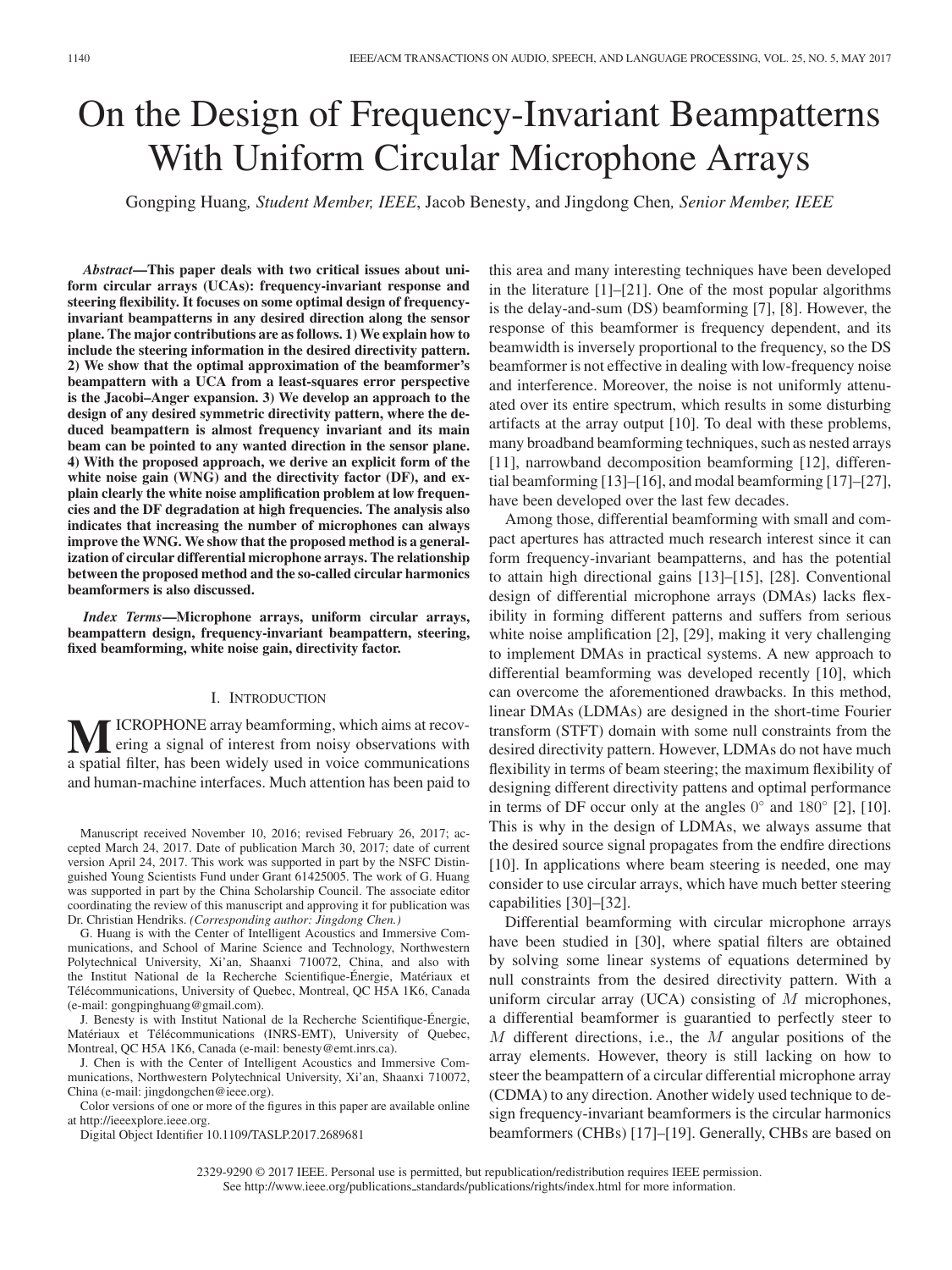decomposing the sound field into a series of circular harmonics, and the beamforming output is then obtained by combining circular harmonics with appropriate weighting coefficients. However, there are still many important questions to be answered with CHBs, such as how to design CHBs in a more flexible way, i.e., with any desired symmetric directivity pattern, what is the connection between CDMAs and CHBs, etc.

This paper attempts to answer the aforementioned questions and presents new insights into the design of frequency-invariant beampatterns with UCAs. The major contributions are as follows. First, we explain how to include the steering information in the desired directivity pattern. Second, we show that the optimal approximation of the beamformer beampattern with a UCA from a least-squares error (LSE) perspective is the Jacobi-Anger expansion. Third, based on this approximation, we develop a new approach to the design of any desired symmetric directivity pattern, where the deduced beampattern is almost frequency invariant and its main beam can be pointed at any look direction in the sensor plane. Fourth, with the proposed approach, we derive an explicit form of the white noise gain (WNG) and the directivity factor (DF), and explain the white noise amplification problem at low frequencies and the DF degradation at high frequencies. Our analysis also shows that increasing the number of microphones can always improve the WNG. Finally, we show the relation of the proposed approach with CDMAs and CHBs.

The remainder of this paper is organized as follows. Section II presents the signal model, problem formulation, and performance measures. Section III describes two fundamental ways to illustrate the desired symmetric directivity pattern. Section IV discusses how to optimally approximate the beamformer beampattern and design frequency-invariant beamformers from any desired symmetric directivity pattern. Section V presents some simulation results to validate the theoretical derivations. Finally, some conclusions are given in Section VI.

# II. SIGNAL MODEL, PROBLEM FORMULATION, AND PERFORMANCE MEASURES

In this study, we consider a farfield source signal (plane wave), that propagates in an anechoic acoustic environment at the speed of sound, i.e.,  $c = 340$  m/s, and impinges on a UCA composed of  $M$  omnidirectional microphones with radius  $r$ . Without loss of generality, we assume that all the sensors are in the horizonal plane, the center of the UCA coincides with the origin of the Cartesian coordinate system, the direction of the source signal to the array is parameterized by the azimuth angle  $\theta$ , the azimuth angles are measured anti-clockwise from the  $x$  axis, i.e., at  $\theta = 0$ , and sensor 1 of the array is placed on the x axis, i.e., at  $\theta = 0$ . In this scenario, the steering vector of length M is [33], [34]

$$
\mathbf{d}\left(\omega,\theta\right) = \begin{bmatrix} e^{\jmath\varpi\cos\left(\theta-\psi_1\right)} & \cdots & e^{\jmath\varpi\cos\left(\theta-\psi_M\right)} \end{bmatrix}^T, \quad (1)
$$

where the superscript  $<sup>T</sup>$  is the transpose operator,  $\jmath$  is the imag-</sup> inary unit with  $j^2 = -1$ ,  $\varpi = \omega r/c$ ,  $\omega = 2\pi f$  is the angular frequency,  $f > 0$  is the temporal frequency, and

$$
\psi_m = \frac{2\pi(m-1)}{M} \tag{2}
$$

is the angular position of the mth array element. The acoustic wavelength is  $\lambda = c/f$  and, for a UCA, the interelement spacing is

$$
\delta = 2r \sin\left(\frac{\pi}{M}\right). \tag{3}
$$

In order to avoid spatial aliasing, which has the negative effect of generating grating lobes (i.e., copies of the main lobe, which usually points toward the desired signal), it is assumed that  $\delta \leq \lambda/2$  [10], [30], [35]. From the approximation  $\delta \approx 2\pi r/M$ , an equivalent manner to express the previous condition is

$$
\varpi \le \frac{M}{2}.\tag{4}
$$

Consider the general case where the desired signal comes from the direction  $\theta_s$  and the corresponding propagation vector is  $\mathbf{d}(\omega, \theta_s)$ . Then, our objective is to design a beampattern from a desired directivity pattern whose main beam points in the direction  $\theta_s$  and, at the same time, is frequency invariant. For that, a complex weight,  $H_m^*(\omega)$ ,  $m = 1, 2, ..., M$ , is applied to the output of the mth sensor, where the superscript <sup>∗</sup> denotes complex conjugation. The weighted outputs are then summed together to form the fixed beamformer output. Putting all the gains together in a vector of length  $M$ , we get

$$
\mathbf{h}(\omega) = \begin{bmatrix} H_1(\omega) & H_2(\omega) & \cdots & H_M(\omega) \end{bmatrix}^T.
$$
 (5)

Sometimes the distortionless constraint in the desired look direction is needed, i.e.,

$$
\mathbf{h}^{H}(\omega)\,\mathbf{d}(\omega,\theta_{\mathrm{s}})=1,\tag{6}
$$

where the superscript  $^H$  is the conjugate-transpose operator.

The three most important performance measures to evaluate how the fixed beamformer,  $h(\omega)$ , performs are the beampattern, the directivity factor (DF), and the white noise gain (WNG).

The beampattern describes the sensitivity of the fixed beamformer to a plane wave impinging on the UCA from the direction  $\theta$ . Mathematically, it is defined as

$$
\mathcal{B}[\mathbf{h}(\omega), \theta] = \mathbf{h}^{H}(\omega) \mathbf{d}(\omega, \theta)
$$

$$
= \sum_{m=1}^{M} H_{m}^{*}(\omega) e^{j\omega \cos(\theta - \psi_{m})}.
$$
(7)

So, for a well designed filter,  $h(\omega)$ ,  $|\mathcal{B}[\mathbf{h}(\omega), \theta_{\rm s}]|^2$  should be maximal at  $\theta = \theta_s$  and  $|\mathcal{B}[\mathbf{h}(\omega), \theta]|^2 < |\mathcal{B}[\mathbf{h}(\omega), \theta_s]|^2$  for  $\theta \neq \theta_{\rm e}$ .

Given a beampattern  $\mathcal{B}$  [**h**  $(\omega)$ ,  $\theta$ ], the DF quantifies its directional property, which in turn tells the ability of the beamformer in suppressing spatial noise from directions other than the look direction. The DF is defined as the ratio between the magnitude squared beampattern in the desired look direction and the averaged magnitude squared beampattern over the entire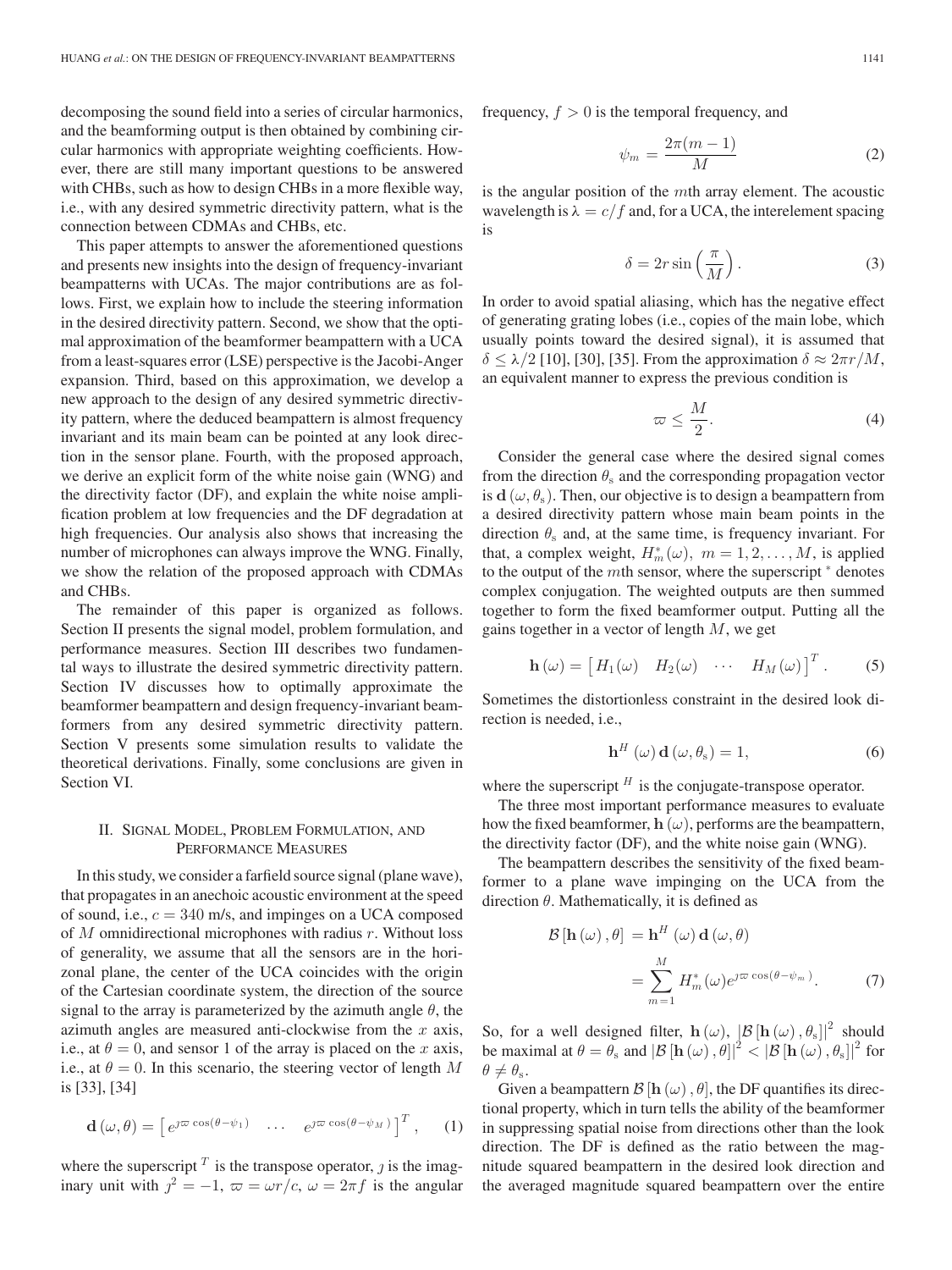space [30], [36]. With our signal model, the DF is given by

$$
\mathcal{D}\left[\mathbf{h}\left(\omega\right)\right] = \frac{\left|\mathbf{h}^{H}\left(\omega\right)\mathbf{d}\left(\omega,\theta_{\mathrm{s}}\right)\right|^{2}}{\mathbf{h}^{H}\left(\omega\right)\mathbf{\Gamma}_{\mathrm{d}}\left(\omega\right)\mathbf{h}\left(\omega\right)},\tag{8}
$$

where the elements of the  $M \times M$  matrix  $\Gamma_d(\omega)$  are given by

$$
\left[\mathbf{\Gamma}_{\mathrm{d}}\left(\omega\right)\right]_{ij} = \mathrm{sinc}\left(\frac{\omega\delta_{ij}}{c}\right),\tag{9}
$$

with  $i, j = 1, 2, \ldots, M$ ,

$$
\text{sinc}(x) = \frac{\sin x}{x},\tag{10}
$$

and

$$
\delta_{ij} = 2r \left| \sin \left[ \frac{\pi (i - j)}{M} \right] \right| \tag{11}
$$

being the distance between sensors  $i$  and  $j$ . It can be shown that  $\Gamma_{\rm d}(\omega)$  is a circulant matrix. Obviously,  $\mathcal{D}[\mathbf{h}(\omega)] \leq$  $\mathbf{d}^{H}\left(\omega,\theta_{\mathrm{s}}\right)\mathbf{\Gamma}_{\mathrm{d}}^{-1}\left(\omega\right)\mathbf{d}\left(\omega,\theta_{\mathrm{s}}\right),\ \forall\mathbf{h}\left(\omega\right).$ 

An array is far to be perfect; not only its sensors contain self noise, mismatch among sensors is also unavoidable. These imperfections may also affect the performance of the beamformer and the degree of the impact depends on the level of the imperfection as well as the beamforming algorithm. An effective measure that evaluates the performance of a beamformer in the presence of array imperfection as well as other uncertainties is the so-called WNG [37], which is defined as

$$
\mathcal{W}\left[\mathbf{h}\left(\omega\right)\right] = \frac{\left|\mathbf{h}^{H}\left(\omega\right)\mathbf{d}\left(\omega,\theta_{\mathrm{s}}\right)\right|^{2}}{\mathbf{h}^{H}\left(\omega\right)\mathbf{h}\left(\omega\right)}.\tag{12}
$$

It can be verified that  $W$  [**h**  $(\omega)$ ]  $\leq M$ ,  $\forall$ **h**  $(\omega)$ .

## III. DESIRED DIRECTIVITY PATTERN

It is well known that any desired symmetric directivity pattern whose main beam points in the direction  $\theta = 0$  has the form [38]:

$$
\mathcal{B}(\mathbf{a}_N, \theta) = \sum_{n=0}^{N} a_{N,n} \cos(n\theta)
$$

$$
= \mathbf{a}_N^T \mathbf{p}_c(\theta), \qquad (13)
$$

where  $a_{N,n}$ ,  $n = 0, 1, ..., N$ , are real coefficients, N is called the order of the beampattern, and

$$
\mathbf{a}_{N} = \begin{bmatrix} a_{N,0} & a_{N,1} & \cdots & a_{N,N} \end{bmatrix}^{T},
$$

$$
\mathbf{p}_{c}(\theta) = \begin{bmatrix} 1 & \cos \theta & \cdots & \cos (N\theta) \end{bmatrix}^{T}.
$$

The values of the coefficients  $a_{N,n}$ ,  $n = 0, 1, \ldots, N$  determine the shape of the directivity pattern. (The reader is referred to [30] for the values of the coefficients of widely used directivity patterns such as the dipole, the cardioid, the supercardioid, and the hypercardioid.) It may be convenient to use a normalization convention for these coefficients. For that, in the direction of the main beam, i.e.,  $\theta = 0$ , we would like the directivity pattern to be equal to 1, i.e.,  $\mathcal{B}(\mathbf{a}_N, 0) = 1$ . Therefore, we have

$$
\sum_{n=0}^{N} a_{N,n} = 1.
$$
\n(14)

As a result, we may choose the first coefficient as

$$
a_{N,0} = 1 - \sum_{n=1}^{N} a_{N,n}.
$$
 (15)

Since  $\cos \theta$  is an even function, so is  $\mathcal{B}(\mathbf{a}_N, \theta)$ . Therefore, on a polar plot,  $\mathcal{B}(\mathbf{a}_N, \theta)$  is symmetric about the axis  $0 \leftrightarrow \pi$  and we can limit its study to  $\theta \in [0, \pi]$ .

With the ideal form of the beampattern given in (13), the problem of beamforming becomes one of finding the beamforming filter,  $h(\omega)$ , such that the designed beampattern,  $\mathcal{B}[\mathbf{h}(\omega), \theta]$ , approaches the target beampattern,  $\mathcal{B}(\mathbf{a}_N, \theta)$ , that is specified by the set of coefficients  $a_{N,n}$ ,  $n = 0, 1, \ldots, N$ . This can be done using the method developed in [30], where the filter is obtained from the solution of a linear system constructed from the null information of  $\mathcal{B}(\mathbf{a}_N, \theta)$ . However, the designed beamformer can only be steered to M directions (without any beampattern deformation) where the M sensors are located. Another way to determine this filter is by solving a linear system constructed by approximating the beampattern with the Jacobi-Anger series expansions. However, this method does not improve the steering ability, i.e., perfect steering is still limited to the M directions.

In this paper, we attempt to generalize the method in [30] to design frequency-invariant beampatterns with UCAs, which can be steered to any directions in the plane in which the sensors are located. Let  $\theta_s$  be the steering angle, the directivity pattern:

$$
\mathcal{B}\left(\mathbf{a}_{N}, \theta - \theta_{s}\right) = \mathbf{a}_{N}^{T} \mathbf{p}_{c} \left(\theta - \theta_{s}\right), \tag{16}
$$

is a simple version of  $\mathcal{B}(\mathbf{a}_N, \theta)$  rotated by the angle  $\theta_s$ ; so now the main beam of (16) points in the direction  $\theta_s$  and  $\mathcal{B}(\mathbf{a}_N, \theta - \theta_s)$  is symmetric about the axis  $\theta_s \leftrightarrow \theta_s + \pi$ , with  $\theta \in [\theta_{\rm s}, \theta_{\rm s} + \pi]$ .

The formulation in (13) is often associated with linear arrays. However, for two-dimensional arrays where steering is important, (13) or (16) may not be complete. Another interesting and fundamental way to write (13) when the steering is part of the design of the beampatterns is

$$
\mathcal{B}(\mathbf{a}_{N}, \theta) = \frac{1}{2} \sum_{n=0}^{N} a_{N,n} \left( e^{jn\theta} + e^{-jn\theta} \right)
$$
  
\n
$$
= a_{N,0} + \frac{1}{2} \sum_{i=1}^{N} a_{N,i} e^{ji\theta} + \frac{1}{2} \sum_{i=-N}^{-1} a_{N,-i} e^{ji\theta}
$$
  
\n
$$
= \sum_{n=-N}^{N} b_{2N,n} e^{jn\theta}
$$
  
\n
$$
= \sum_{n=-N}^{N} b_{2N,n} e^{-jn\theta}
$$
  
\n
$$
= \mathbf{b}_{2N}^{T} \mathbf{p}_{e}(\theta)
$$
  
\n
$$
= \mathcal{B}(\mathbf{b}_{2N}, \theta), \qquad (17)
$$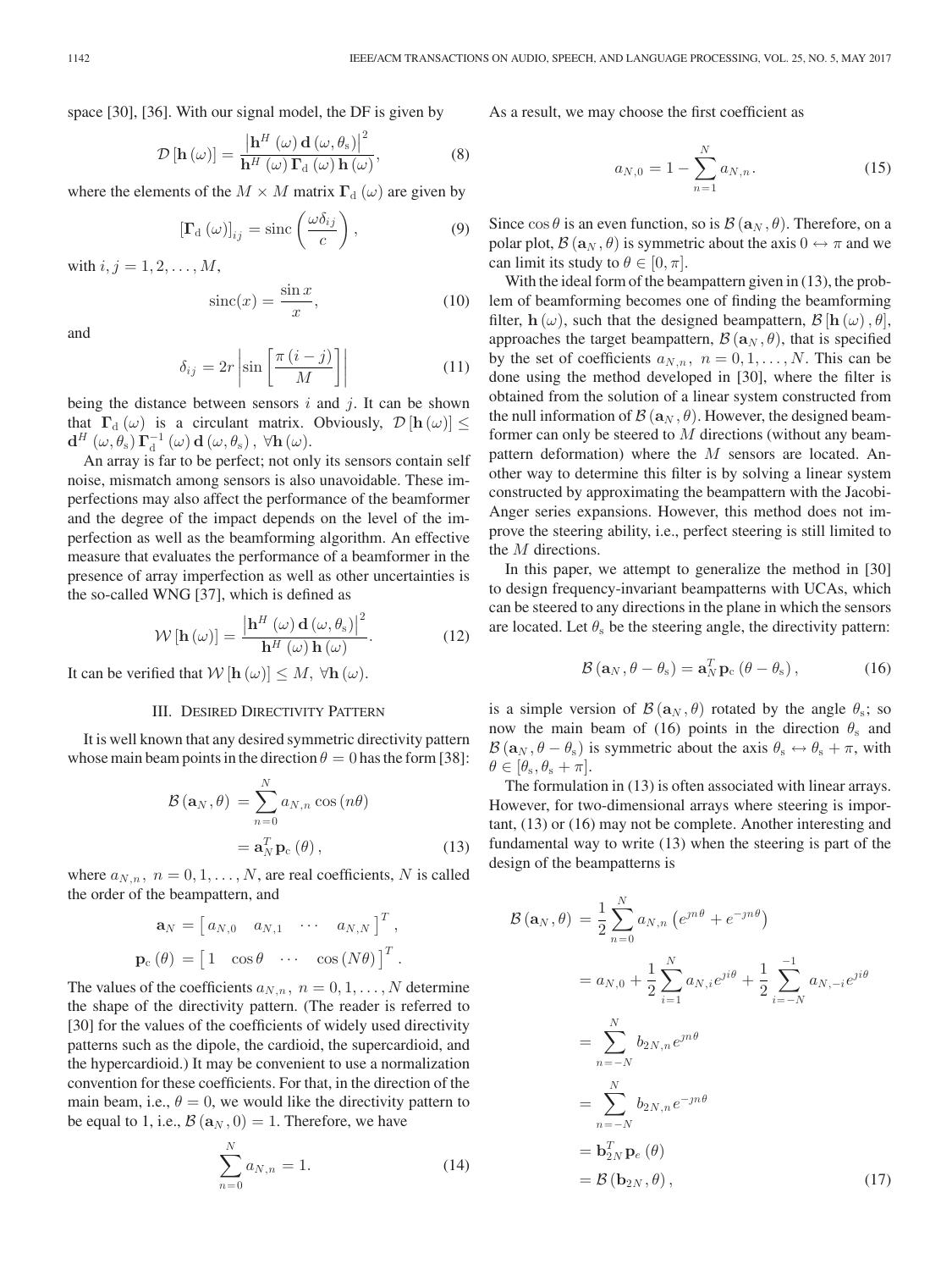where

$$
\begin{cases} b_{2N,0} = a_{N,0} \\ b_{2N,i} = b_{2N,-i} = \frac{1}{2} a_{N,i}, i = 1,2,\dots,N \end{cases}
$$
 (18)

and

$$
\mathbf{b}_{2N} = \begin{bmatrix} b_{2N,-N} & \cdots & b_{2N,0} & \cdots & b_{2N,N} \end{bmatrix}^T,
$$
  

$$
\mathbf{p}_e(\theta) = \begin{bmatrix} e^{-jN\theta} & \cdots & 1 & \cdots & e^{jN\theta} \end{bmatrix}^T.
$$

The vector  $\mathbf{p}_e(\theta)$  of length  $2N + 1$  is composed of circular harmonics of different orders. At the steering angle  $\theta_s$ , we have

$$
\mathcal{B}(\mathbf{b}_{2N}, \theta - \theta_{s}) = \mathbf{b}_{2N}^{T} \mathbf{p}_{e} (\theta - \theta_{s})
$$

$$
= [\mathbf{\Upsilon} (\theta_{s}) \mathbf{b}_{2N}]^{T} \mathbf{p}_{e} (\theta)
$$

$$
= \mathbf{c}_{2N}^{T} (\theta_{s}) \mathbf{p}_{e} (\theta)
$$

$$
= \mathcal{B} [\mathbf{c}_{2N} (\theta_{s}), \theta], \qquad (19)
$$

where

$$
\mathbf{\hat{T}}\left(\theta_{\mathrm{s}}\right) = \mathrm{diag}\left(e^{\jmath N \theta_{\mathrm{s}}}, \dots, 1, \dots, e^{-\jmath N \theta_{\mathrm{s}}}\right) \tag{20}
$$

is a diagonal matrix and

$$
\begin{aligned} \mathbf{c}_{2N} \left( \theta_{s} \right) \\ &= \begin{bmatrix} c_{2N,-N} \left( \theta_{s} \right) & \cdots & c_{2N,0} \left( \theta_{s} \right) & \cdots & c_{2N,N} \left( \theta_{s} \right) \end{bmatrix}^{T} \\ &= \mathbf{\Upsilon} \left( \theta_{s} \right) \mathbf{b}_{2N}. \end{aligned} \tag{21}
$$

This shows that a rotation of the directivity pattern corresponds to a simple modification of its coefficients. In other words, these new coefficients [which are the components of  $\mathbf{c}_{2N}(\theta_{s})$ ] not only determine the shape of the directivity pattern but also the direction of the main beam. This comes at a price: the number of coefficients is now equal to  $2N + 1$  instead of N when steering is not taken into account. This time  $\theta \in [0, 2\pi]$ . Therefore, our desired directivity pattern is  $\mathcal{B}[\mathbf{c}_{2N}(\theta_{s}), \theta]$ . In practice, the shape of the beampattern is determined by  $\mathbf{a}_N$ (which is given by design) and the steering by  $\theta_s$ ; then,  $\mathbf{b}_{2N}$  is obtained from (18) and  $\mathbf{c}_{2N}$  ( $\theta_s$ ) from (21). The normalization convention on  $\mathbf{a}_N$ , which will always be used here, implies that  $\mathcal{B}[\mathbf{c}_{2N}(\theta_{\mathrm{s}}), \theta_{\mathrm{s}}]=1.$ 

#### IV. BEAMPATTERN DESIGN

In this section, we first give an alternative expression of the beamformer beampattern and show how to optimally approximate it. From this approximation, we then show how to design any desired symmetric directivity pattern. The deduced beampattern is almost frequency invariant and its main beam can be pointed at any desired direction.

#### *A. Optimal Approximation of the Beamformer Beampattern*

In order to be able to design any desired directivity pattern,  $\mathcal{B}[\mathbf{c}_{2N}(\theta_{s}), \theta]$ , with  $\mathcal{B}[\mathbf{h}(\omega), \theta]$ , where  $\mathbf{h}(\omega)$  has to be derived accordingly, we need to approximate the exponential function that appears in (7) in terms of circular harmonics since  $\mathcal{B}[\mathbf{c}_{2N}(\theta_{s}), \theta]$  is also a decomposition of these harmonics. Since the complex-valued exponential function is infinitely differentiable with respect to the variable  $\theta$ , we can find the complex-valued coefficients  $s_n$ ,  $n = 0, \pm 1, \pm 2, \ldots$  such that [38]

$$
e^{j\varpi \cos(\theta - \psi_m)} = \lim_{N \to \infty} \sum_{n=-N}^{N} s_n e^{-jn\theta}.
$$
 (22)

By limiting the above series to a fixed order of  $N$ , we obtain the corresponding partial sum. Now, we propose to find the coefficients  $s_n$ ,  $n = 0, \pm 1, \ldots, \pm N$  in the best possible way in a least-squares error (LSE) sense, i.e., by minimizing the criterion [39]:

$$
LSE (\mathbf{s}_{2N})
$$
  
\n
$$
= \frac{1}{2\pi} \int_0^{2\pi} \left| e^{-j\varpi \cos(\theta - \psi_m)} - \sum_{n=-N}^N s_n^* e^{jn\theta} \right|^2 d\theta
$$
  
\n
$$
= \frac{1}{2\pi} \int_0^{2\pi} \left| e^{-j\varpi \cos(\theta - \psi_m)} - \mathbf{s}_{2N}^H \mathbf{p}_e (\theta) \right|^2 d\theta
$$
  
\n
$$
= 1 - \mathbf{v}_e^H (j\varpi \psi_m) \mathbf{s}_{2N} - \mathbf{s}_{2N}^H \mathbf{v}_e (j\varpi \psi_m)
$$
  
\n
$$
+ \mathbf{s}_{2N}^H \mathbf{M}_e \mathbf{s}_{2N},
$$
\n(23)

where

$$
\mathbf{s}_{2N} = \begin{bmatrix} s_{-N} & \cdots & s_0 & \cdots & s_N \end{bmatrix}^T,
$$

$$
\mathbf{v}_e (j\omega\psi_m) = \frac{1}{2\pi} \int_0^{2\pi} e^{j\omega \cos(\theta - \psi_m)} \mathbf{p}_e (\theta) d\theta,
$$

$$
\mathbf{M}_e = \frac{1}{2\pi} \int_0^{2\pi} \mathbf{p}_e (\theta) \mathbf{p}_e^H (\theta) d\theta.
$$

The minimization of the LSE criterion gives the optimal solution:

$$
\mathbf{s}_{2N} = \mathbf{M}_e^{-1} \mathbf{v}_e \left( \jmath \varpi \psi_m \right). \tag{24}
$$

Let us take a close look at  $v_e$  ( $j\pi\psi_m$ ) and  $M_e$ . As shown in Appendix A, we have

$$
\left[\mathbf{v}_e\left(j\varpi\psi_m\right)\right]_n = j^n e^{jn\psi_m} J_n\left(\varpi\right). \tag{25}
$$

The elements of the matrix  $M_e$  are

$$
\left[\mathbf{M}_e\right]_{ij} = \frac{1}{2\pi} \int_0^{2\pi} e^{ji\theta} e^{-jj\theta} d\theta,\tag{26}
$$

with  $i, j = 0, \pm 1, \ldots, \pm N$ . It is easy to verify that

$$
\begin{cases}\n[\mathbf{M}_e]_{ii} = 1, \\
[\mathbf{M}_e]_{ij} = 0, \quad i \neq j\n\end{cases}.
$$

As a result,  $M_e = I_{2N+1}$ , where  $I_{2N+1}$  is the  $(2N+1) \times$  $(2N + 1)$  identity matrix, and the exponential function given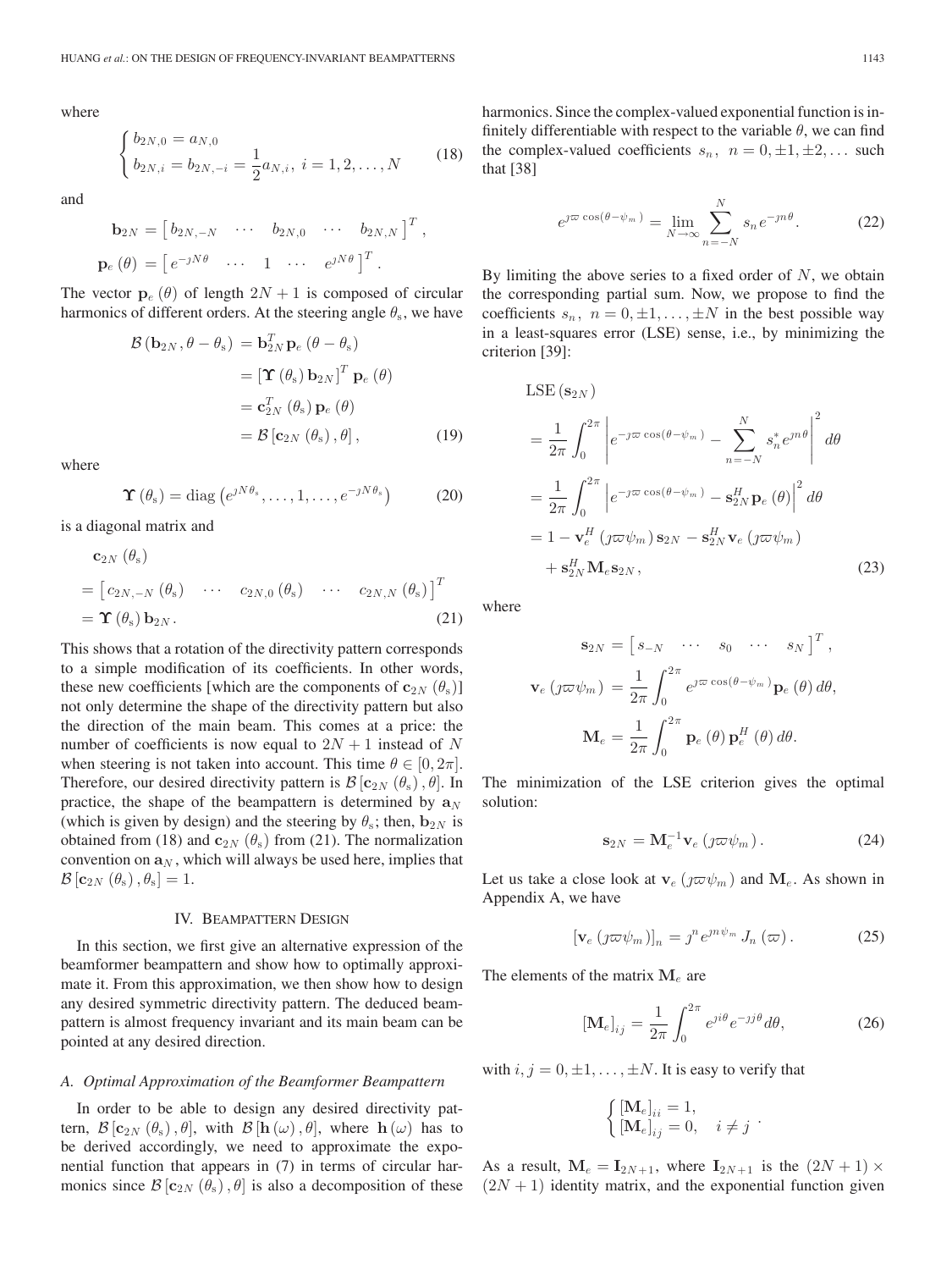in (22) can be expressed as

$$
e^{j\varpi \cos(\theta - \psi_m)} = \sum_{n = -\infty}^{\infty} j^n J_n(\varpi) e^{-jn(\theta - \psi_m)}
$$
  
= 
$$
\sum_{n = -\infty}^{\infty} j^n J_n(\varpi) e^{jn(\theta - \psi_m)}
$$
  
= 
$$
J_0(\varpi) + 2 \sum_{n = 1}^{\infty} j^n J_n(\varpi) \cos[n(\theta - \psi_m)],
$$
 (27)

where  $J_n(\varpi)$  is the *n* th-order Bessel function of the first kind with  $J_{-n}(\varpi) = (-1)^n J_n(\varpi)$ . Expression (27) is the wellknown Jacobi-Anger expansion [40].

Substituting (27) into the beampattern of the fixed beamformer,  $\mathbf{h}(\omega)$ , we obtain

$$
\mathcal{B}\left[\mathbf{h}\left(\omega\right),\theta\right] = \sum_{m=1}^{M} H_{m}^{*}\left(\omega\right) e^{j\omega \cos\left(\theta-\psi_{m}\right)}
$$
\n
$$
= \sum_{m=1}^{M} H_{m}^{*}\left(\omega\right) \sum_{n=-\infty}^{\infty} j^{n} J_{n}\left(\omega\right) e^{j n\left(\theta-\psi_{m}\right)}
$$
\n
$$
= \sum_{n=-\infty}^{\infty} e^{j n \theta} \left[\sum_{m=1}^{M} j^{n} J_{n}\left(\omega\right) e^{-j n \psi_{m}} H_{m}^{*}\left(\omega\right)\right].
$$
\n(28)

If we limit the expansion to the order  $\pm N$ ,  $\mathcal{B}$  [**h** ( $\omega$ ),  $\theta$ ] can be approximated by

$$
\mathcal{B}_{2N} \left[ \mathbf{h} \left( \omega \right), \theta \right]
$$
  
= 
$$
\sum_{n=-N}^{N} e^{jn\theta} \left[ \sum_{m=1}^{M} \int_{n}^{n} J_{n} \left( \varpi \right) e^{-jn\psi_{m}} H_{m}^{*} \left( \omega \right) \right],
$$
 (29)

which is the best approximation of the beampattern from an LSE perspective.

## *B. Design by Identification*

It is assumed that  $M \geq 2N + 1$ . Then, the approximate beampattern in (29) can be rewritten as

$$
\mathcal{B}_{2N}\left[\mathbf{h}\left(\omega\right),\theta\right]=\sum_{n=-N}^{N}e^{jn\theta}j^{n}J_{n}\left(\varpi\right)\psi_{n}^{T}\mathbf{h}^{*}\left(\omega\right),\quad(30)
$$

where

$$
\boldsymbol{\psi}_n = \begin{bmatrix} e^{-jn\psi_1} & e^{-jn\psi_2} & \cdots & e^{-jn\psi_M} \end{bmatrix}^T. \tag{31}
$$

Now, let  $\mathcal{B}_{2N}$  [**h**  $(\omega)$ ,  $\theta$ ] to be same as  $\mathcal{B}$  [**c**<sub>2N</sub>  $(\theta_s)$ ,  $\theta$ ], we have

$$
\mathcal{B}_{2N} \left[ \mathbf{h} \left( \omega \right), \theta \right] = \mathcal{B} \left[ \mathbf{c}_{2N} \left( \theta_{s} \right), \theta \right] \n= \mathbf{c}_{2N}^{T} \left( \theta_{s} \right) \mathbf{p}_{e} \left( \theta \right) \n= \sum_{n=-N}^{N} c_{2N,n} \left( \theta_{s} \right) e^{jn\theta}.
$$
\n(32)

It follows then that

$$
\mathbf{\Psi}^* \mathbf{h}^* \left( \omega \right) = \mathbf{J} \left( \varpi \right) \mathbf{c}_{2N} \left( \theta_{\mathrm{s}} \right) \tag{33}
$$

or, equivalently,

$$
\mathbf{\Psi} \mathbf{h} \left( \omega \right) = \mathbf{J}^* \left( \varpi \right) \mathbf{\Upsilon}^* \left( \theta_{\rm s} \right) \mathbf{b}_{2N}, \tag{34}
$$

where

$$
\mathbf{J}(\varpi) = \text{diag}\left[\frac{1}{\jmath^{-N} J_{-N}(\varpi)}, \dots, \frac{1}{J_0(\varpi)}, \dots, \frac{1}{J_0(\varpi)}, \dots, \frac{1}{J^N J_N(\varpi)}\right]
$$
(35)

is a  $(2N + 1) \times (2N + 1)$  diagonal matrix and

$$
\Psi = \begin{bmatrix} \psi_{-N}^{H} \\ \vdots \\ \psi_{0}^{H} \\ \vdots \\ \psi_{N}^{H} \end{bmatrix}
$$
 (36)

is a  $(2N + 1) \times M$  matrix. Since  $\Psi^H$  is a full-column rank matrix, we can take the minimum-norm solution of (34):

$$
\mathbf{h}_{MN}(\omega) = \mathbf{\Psi}^H \left(\mathbf{\Psi} \mathbf{\Psi}^H\right)^{-1} \mathbf{J}^* \left(\varpi\right) \mathbf{\Upsilon}^* \left(\theta_{\rm s}\right) \mathbf{b}_{2N}. \tag{37}
$$

The elements of the matrix  $\Psi \Psi^H$  are  $\psi_i^H \psi_i$ ,  $i, j =$  $0, \pm 1, \pm 2, \ldots, \pm N$ . It is clear that

$$
\boldsymbol{\psi}_i^H \boldsymbol{\psi}_i = M,
$$

while for  $i \neq j$ ,

$$
\psi_i^H \psi_j = \sum_{m=1}^M e^{j(i-j)\psi_m}
$$
  
= 
$$
\sum_{m=1}^M e^{j2\pi(i-j)(m-1)/M}
$$
  
= 
$$
\frac{1 - e^{j2\pi(i-j)}}{1 - e^{j2\pi(i-j)/M}} = 0.
$$

As a consequence,  $\Psi \Psi^H = M \mathbf{I}_M$ , where  $\mathbf{I}_M$  is the  $M \times M$ identity matrix, and (37) simplifies to

$$
\mathbf{h}_{MN}(\omega) = \frac{1}{M} \mathbf{\Psi}^H \mathbf{J}^* (\omega) \mathbf{\Upsilon}^* (\theta_s) \mathbf{b}_{2N}
$$

$$
= \frac{1}{M} \mathbf{\Psi}^H \mathbf{J}^* (\omega) \mathbf{c}_{2N}^* (\theta_s).
$$
 (38)

## *C. Performance Analysis*

Now, let us evaluate the beampattern of  $h_{MN}(\omega)$  from (28), which it is equal to (7). We have

$$
\mathcal{B}[\mathbf{h}_{\text{MN}}(\omega), \theta] = \sum_{l=-\infty}^{\infty} e^{jl\theta} j^l J_l(\omega) \psi_l^T \mathbf{h}_{\text{MN}}^*(\omega)
$$

$$
= \frac{1}{M} \sum_{l=-\infty}^{\infty} e^{jl\theta} j^l J_l(\omega) \psi_l^T \mathbf{\Psi}^T \mathbf{J}(\omega) \mathbf{c}_{2N}(\theta_s).
$$
(39)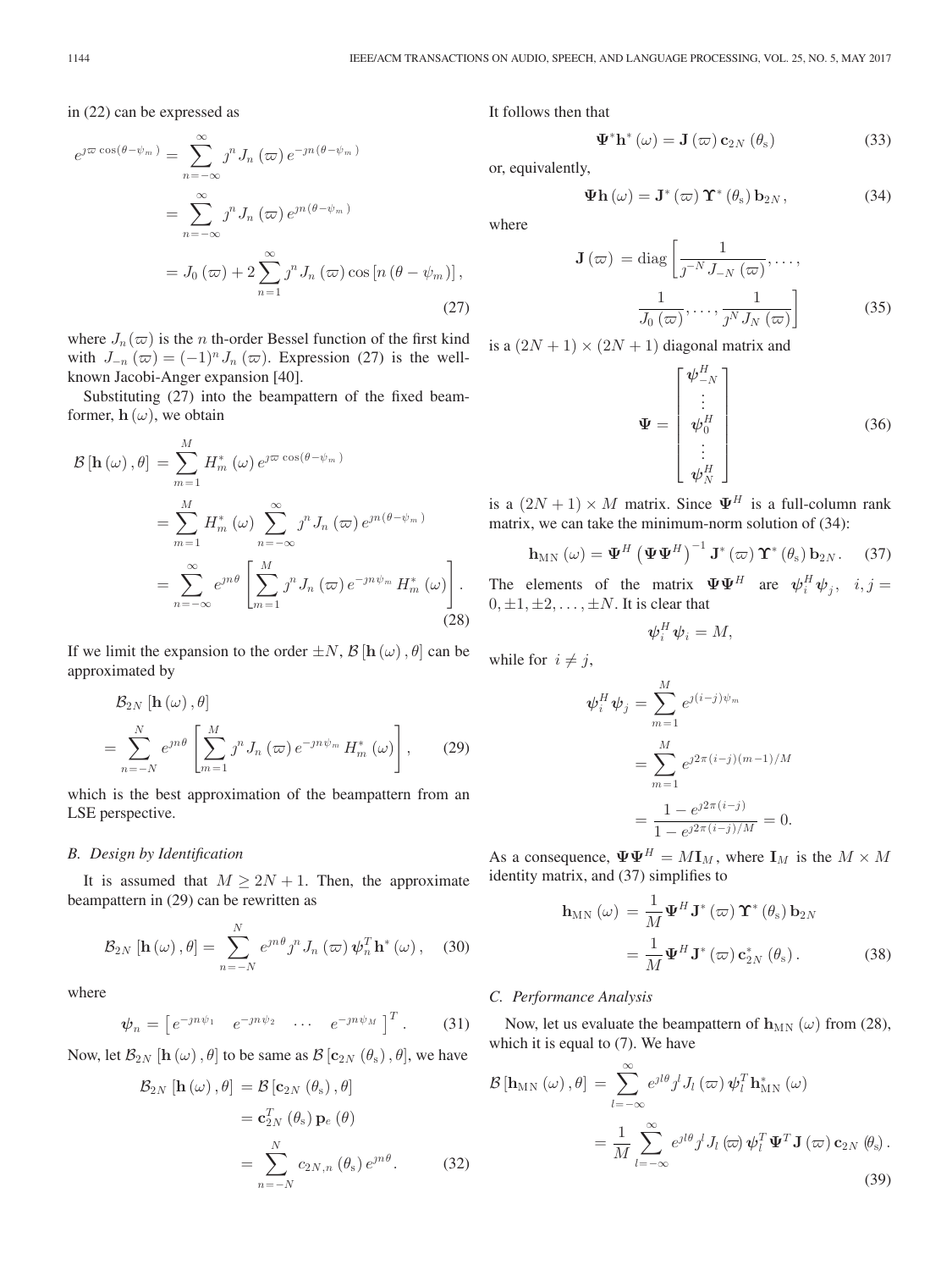Using the fact that  $\psi_l^T \Psi^T = 0$  for  $l \neq mM + n$  with  $m \geq 0$ and  $n = 0, \pm 1, \pm 2, \ldots, \pm N$ , we can express (39) as

$$
\mathcal{B}[\mathbf{h}_{\text{MN}}(\omega), \theta]
$$
\n
$$
= \sum_{m=0}^{\infty} j^{mM} e^{jmM\theta} \sum_{n=-N}^{N} e^{jn\theta} \frac{J_{mM+n}(\omega)}{J_n(\omega)} c_{2N,n}(\theta_s)
$$
\n
$$
= \sum_{n=-N}^{N} e^{jn\theta} c_{2N,n}(\theta_s) + \sum_{n=-N}^{N} \frac{c_{2N,n}(\theta_s)}{j^n J_n(\omega)}
$$
\n
$$
\times \sum_{m=1}^{\infty} j^{mM+n} e^{j(mM+n)\theta} J_{mM+n}(\omega)
$$
\n
$$
= \mathbf{c}_{2N}^T(\theta_s) \mathbf{p}_e(\theta) + \sum_{n=-N}^{N} \frac{c_{2N,n}(\theta_s)}{j^n J_n(\omega)}
$$
\n
$$
\times \sum_{m=1}^{\infty} e^{j(mM+n)(\theta + \pi/2)} J_{mM+n}(\omega)
$$
\n
$$
= \mathcal{B}[\mathbf{c}_{2N}(\theta_s), \theta] + \sum_{n=-N}^{N} \frac{c_{2N,n}(\theta_s)}{j^n} \mathcal{S}_n(\omega, \theta), \qquad (40)
$$

where

$$
S_n(\varpi,\theta) = \sum_{m=1}^{\infty} e^{\jmath(mM+n)(\theta+\pi/2)} \frac{J_{mM+n}(\varpi)}{J_n(\varpi)}
$$
(41)

is a convergent series. Since  $mM + n \geq \varpi$  according to (4),  $J_{mM+n}(\varpi) /J_n(\varpi)$  is close to 0. The coefficient  $c_{2N,n}(\theta_s)$  is within the range of  $(0, 1)$ . As a result, the second term on the right-hand side of (40) can be neglected and

$$
\mathcal{B}\left[\mathbf{h}_{\mathrm{MN}}\left(\omega\right),\theta\right] \approx \mathcal{B}\left[\mathbf{c}_{2N}\left(\theta_{\mathrm{s}}\right),\theta\right],\tag{42}
$$

proving that the designed beampattern is very close to the desired directivity pattern. This result is quite interesting; not only  $h_{MN}(\omega)$  can steer in all directions but its beampattern is almost identical to the desired directivity pattern and is also almost frequency invariant. Since,

$$
\mathcal{B}\left[\mathbf{c}_{2N}\left(\theta_{\mathrm{s}}\right),\theta_{\mathrm{s}}\right] \approx \mathcal{B}\left[\mathbf{h}_{\mathrm{MN}}\left(\omega\right),\theta_{\mathrm{s}}\right] \approx 1,\tag{43}
$$

we deduce that

$$
\mathbf{h}_{MN}^{H}(\omega) \mathbf{d}(\omega, \theta_{s}) \approx 1.
$$
 (44)

The WNG is

$$
\mathcal{W}[\mathbf{h}_{\text{MN}}(\omega)] = \frac{|\mathbf{h}_{\text{MN}}^{H}(\omega) \mathbf{d}(\omega, \theta_{\text{s}})|^{2}}{\mathbf{h}_{\text{MN}}^{H}(\omega) \mathbf{h}_{\text{MN}}(\omega)}
$$
  
\n
$$
= \frac{M |\mathbf{h}_{\text{MN}}^{H}(\omega) \mathbf{d}(\omega, \theta_{\text{s}})|^{2}}{\mathbf{c}_{2N}^{T}(\theta_{\text{s}}) \mathbf{J}(\omega) \mathbf{J}^{*}(\omega) \mathbf{c}_{2N}^{*}(\theta_{\text{s}})}
$$
  
\n
$$
= \frac{M |\mathbf{h}_{\text{MN}}^{H}(\omega) \mathbf{d}(\omega, \theta_{\text{s}})|^{2}}{\mathbf{b}_{2N}^{T} \mathbf{J}(\omega) \mathbf{J}^{*}(\omega) \mathbf{b}_{2N}}
$$
  
\n
$$
= \frac{M |\mathbf{h}_{\text{MN}}^{H}(\omega) \mathbf{d}(\omega, \theta_{\text{s}})|^{2}}{\sum_{n=-N}^{N} \frac{b_{2N,n}^{2}}{J_{n}^{2}(\omega)}}
$$
  
\n
$$
= \frac{M |\mathbf{h}_{\text{MN}}^{H}(\omega) \mathbf{d}(\omega, \theta_{\text{s}})|^{2}}{\frac{a_{N,0}^{2}}{J_{0}^{2}(\omega)} + \frac{1}{2} \sum_{n=1}^{N} \frac{a_{N,n}^{2}}{J_{n}^{2}(\omega)}}
$$
  
\n
$$
\approx \frac{M}{\frac{a_{N,0}^{2}}{J_{0}^{2}(\omega)} + \frac{1}{2} \sum_{n=1}^{N} \frac{a_{N,n}^{2}}{J_{n}^{2}(\omega)}}
$$
(45)

We observe that the WNG depends clearly on  $M$  but  $M$  is not connected to  $N$  (note, however, that the design of a directivity pattern of order N requires at least  $M = 2N + 1$  microphones). As a consequence, for a fixed value of the order, we can always improve the WNG by increasing the number of sensors.

In the same way, the DF is

$$
\mathcal{D}\left[\mathbf{h}_{\text{MN}}\left(\omega\right)\right] = \frac{\left|\mathbf{h}_{\text{MN}}^{H}\left(\omega\right)\mathbf{d}\left(\omega,\theta_{\text{s}}\right)\right|^{2}}{\mathbf{h}_{\text{MN}}^{H}\left(\omega\right)\mathbf{\Gamma}_{\text{d}}\left(\omega\right)\mathbf{h}_{\text{MN}}\left(\omega\right)} \n= \frac{M^{2}\left|\mathbf{h}_{\text{MN}}^{H}\left(\omega\right)\mathbf{d}\left(\omega,\theta_{\text{s}}\right)\right|^{2}}{\mathbf{c}_{2N}^{T}\left(\theta_{\text{s}}\right)\mathbf{J}\left(\omega\right)\mathbf{\Psi}\mathbf{\Gamma}_{\text{d}}\left(\omega\right)\mathbf{\Psi}^{H}\mathbf{J}^{*}\left(\omega\right)\mathbf{c}_{2N}^{*}\left(\theta_{\text{s}}\right)}.
$$
\n(46)

Since  $\Gamma_d$  ( $\omega$ ) is a circulant matrix, it can be decomposed as [41]

$$
\Gamma_{\rm d}(\omega) = \mathbf{F}\mathbf{\Lambda}(\omega)\,\mathbf{F}^H,\tag{47}
$$

where

$$
\mathbf{F} = \frac{1}{\sqrt{M}} \begin{bmatrix} \mathbf{f}_1 & \mathbf{f}_2 & \cdots & \mathbf{f}_M \end{bmatrix}
$$
 (48)

is the Fourier matrix and

$$
\mathbf{\Lambda}(\omega) = \text{diag}\left[\lambda_1(\omega), \lambda_2(\omega), \dots, \lambda_M(\omega)\right] \tag{49}
$$

is a diagonal matrix. The eigenvectors in (48) can be written in terms of the positions of the sensors, i.e.,

$$
\mathbf{f}_m = \begin{bmatrix} 1 & e^{j2\pi(m-1)/M} & \cdots & e^{j2\pi(m-1)(M-1)/M} \end{bmatrix}^T
$$
  
=  $\begin{bmatrix} e^{j(m-1)\psi_1} & e^{j(m-1)\psi_2} & \cdots & e^{j(m-1)\psi_M} \end{bmatrix}^T$   
=  $\psi_{m-1}^*$ . (50)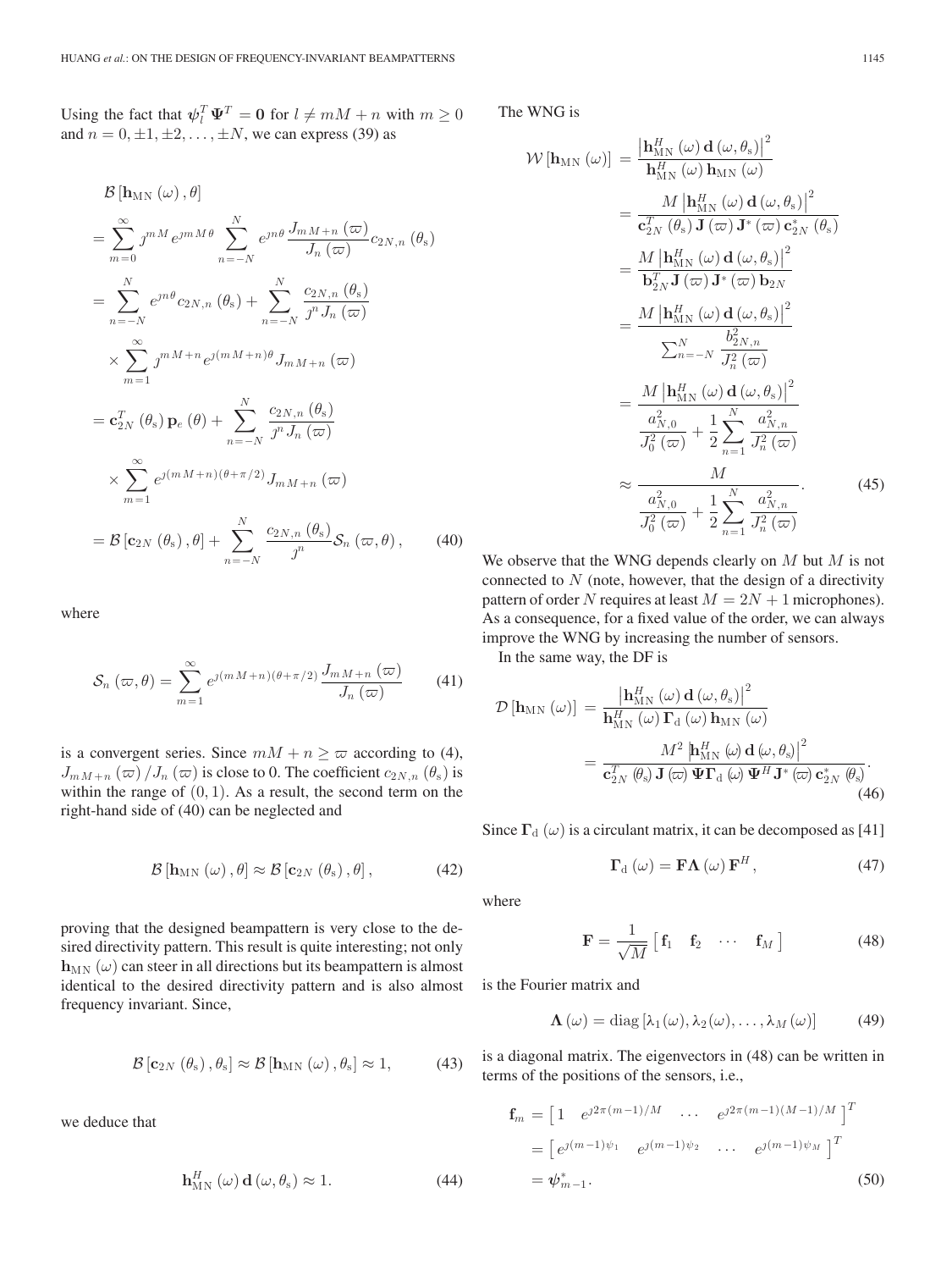Therefore, the Fourier matrix is also

$$
\mathbf{F} = \frac{1}{\sqrt{M}} \begin{bmatrix} \boldsymbol{\psi}_0^* & \boldsymbol{\psi}_1^* & \cdots & \boldsymbol{\psi}_{M-1}^* \end{bmatrix}
$$

$$
= \frac{1}{\sqrt{M}} \begin{bmatrix} \boldsymbol{\Psi}_1 & \boldsymbol{\Psi}_2 & \boldsymbol{\Psi}_3 \end{bmatrix},
$$
(51)

where

$$
\begin{aligned} \mathbf{\Psi}_1 &= \begin{bmatrix} \boldsymbol{\psi}_0^* & \boldsymbol{\psi}_1^* & \cdots & \boldsymbol{\psi}_N^* \end{bmatrix}, \\ \mathbf{\Psi}_2 &= \begin{bmatrix} \boldsymbol{\psi}_{N+1}^* & \boldsymbol{\psi}_{N+2}^* & \cdots & \boldsymbol{\psi}_{M-N-1}^* \end{bmatrix}, \\ \mathbf{\Psi}_3 &= \begin{bmatrix} \boldsymbol{\psi}_{M-N}^* & \boldsymbol{\psi}_{M-N+1}^* & \cdots & \boldsymbol{\psi}_{M-1}^* \end{bmatrix}. \end{aligned}
$$

The other matrix of interest  $\Psi^H$  can be rewritten as

$$
\mathbf{\Psi}^H = \begin{bmatrix} \boldsymbol{\psi}_N^* & \cdots & \boldsymbol{\psi}_0^* & \cdots & \boldsymbol{\psi}_N \end{bmatrix} . \tag{52}
$$

Hence,

$$
\mathbf{F}^{H} \Psi^{H} = \frac{1}{\sqrt{M}} \begin{bmatrix} \Psi_{1}^{H} \\ \Psi_{2}^{H} \\ \Psi_{3}^{H} \end{bmatrix} \Psi^{H}
$$

$$
= \sqrt{M} \begin{bmatrix} \mathbf{I}_{N+1} & \mathbf{0} \\ \mathbf{0} & \mathbf{0} \\ \mathbf{0} & \mathbf{I}_{N} \end{bmatrix}, \qquad (53)
$$

where  $I_{N+1}$  and  $I_N$  are the antidiagonal identity matrices of sizes  $(N + 1) \times (N + 1)$  and  $N \times N$ , respectively, and

$$
\Psi\Gamma_{d}(\omega)\Psi^{H} = \Psi\mathbf{F}\Lambda(\omega)\mathbf{F}^{H}\Psi^{H}
$$
  
=  $M \text{diag}[\lambda_{N+1}(\omega), \lambda_{N}(\omega), ..., \lambda_{1}(\omega),$   
 $\lambda_{M}(\omega), ..., \lambda_{M-N+1}(\omega)]$   
=  $\Lambda_{2N}(\omega),$  (54)

where  $\Lambda_{2N}(\omega)$  is a diagonal matrix of size  $(2N+1)\times(2N+1)$ 1). Taking into account the symmetry of the eigenvalues of a circulant matrix, i.e.,  $\lambda_{m+1}(\omega) = \lambda_{M-N+1}(\omega)$ , we can express (54) as

$$
\Lambda_{2N}(\omega) = M \text{diag} \left[ \lambda_{N+1}(\omega), \lambda_N(\omega), \dots, \lambda_1(\omega), \lambda_2(\omega), \dots, \lambda_{N+1}(\omega) \right].
$$
\n(55)

Substituting the previous expression into (46), we can finally write the DF as

$$
\mathcal{D}\left[\mathbf{h}_{\mathrm{MN}}\left(\omega\right)\right] = \frac{M\left|\mathbf{h}_{\mathrm{MN}}^{H}\left(\omega\right)\mathbf{d}\left(\omega,\theta_{\mathrm{s}}\right)\right|^{2}}{\frac{\lambda_{1}(\omega)a_{N,0}^{2}}{J_{0}^{2}\left(\varpi\right)} + \frac{1}{2}\sum_{n=1}^{N}\frac{\lambda_{n+1}(\omega)a_{N,n}^{2}}{J_{n}^{2}\left(\varpi\right)}}
$$
\n
$$
\approx \frac{M}{\frac{\lambda_{1}(\omega)a_{N,0}^{2}}{J_{0}^{2}\left(\varpi\right)} + \frac{1}{2}\sum_{n=1}^{N}\frac{\lambda_{n+1}(\omega)a_{N,n}^{2}}{J_{n}^{2}\left(\varpi\right)}}.\tag{56}
$$

Generally, the ratio  $\lambda_{n+1}(\omega)/J_n^2(\varpi)$  in (56) does not change much with frequency. So, the DF is almost frequency invariant. However, this ratio may change significantly when the Bessel function,  $J_n(\varpi)$ , approaches to zero. In this case, the beamformer may suffer from significant degradation in performance, which will be discussed in the next subsection.

#### *D. Impact of Bessel Nulls*

It is seen from (33)–(35) as well as from Appendix A that the beamforming coefficients are functions of the Bessel functions of different orders. The beamformer may suffer from significant degradation at some frequencies where those Bessel functions approach zero. One way to circumvent this problem is through using a rigid baffled circular array, where the sensors are mounted on a rigid, infinite cylinder (or sphere), and the sound wave is scattered by the cylinder [18], [44]. Then, the pressure is the superposition of the incident pressure and scattered pressure. In this case, the Bessel function  $J_n(\varpi)$  in (27) is replaced by [18], [44]

$$
\bar{J}_n(\varpi) = J_n(\varpi) - \frac{J'_n(\epsilon \varpi)}{H'^{(1)}_n(\epsilon \varpi)} H^{(1)}_n(\varpi), \tag{57}
$$

where  $H_n^{(1)}(\varpi)$  is the *n* th-order Hankel function of the first kind, the superscript ' denotes the derivative operation, and  $\epsilon =$  $r_a/r$ , with  $r_a$  being the radius of the cylinder.

Another way to deal with the Bessel null problem is through using a concentric circular array, which consists of multiple rings of microphones. With this approach, the beamformer design process is similar to that of circular arrays; but the performance of the resulting beamformer is significantly less affected or even unaffected by Bessel nulls [45].

#### V. EVALUATION AND ANALYSIS

In this section, we study the performance of the developed beamforming approach in (38) through simulations. The proposed frequency-invariant beamformer is deduced from the optimal approximation of the beampattern from an LSE perspective, so we call it FIB-LSE for short. In the remainder of this paper, unless specified otherwise, we only focus on the design of the second-order supercardioid [10], whose coefficients are given by

 $\mathbf{b}_{2N} = \begin{bmatrix} 0.1035 & 0.242 & 0.309 & 0.242 & 0.1035 \end{bmatrix}^T$ .

### *A. Performance Evaluation*

We first study the steering ability of the FIB-LSE. We set  $M = 8$ ,  $r = 1.5$  cm,  $f = 1000$  Hz, and  $\theta_s \in$ {0◦, 15◦, 30◦, 60◦, 80◦, 100◦, 120◦, 150◦}. The designed beampatterns are plotted in Fig. 1, where red arrows point to the desired directions. Fig. 1(a) plots the beampattern of the FIB-LSE steered in the direction  $\theta_s = 0^\circ$ , which has a one at  $0^\circ$  and two nulls at  $106°$  and  $153°$ . Fig. 1(b)–(h) show beampatterns of the FIB-LSE steered to other directions. One can see that perfect steering is possible to these directions and all beampatterns are symmetric about the axis  $\theta_s \leftrightarrow \theta_s + \pi$ .

We then evaluate the WNG and DF performance of the FIB-LSE. Fig. 2 plots the DF and the WNG as a function of frequency with  $r = 1.5$  cm, for  $M \in \{5, 8, 12\}$  (note that increasing the number of microphones with fixed radius leads to a smaller interelement spacing). As one can see, the beamformer has a very small value of WNG at low frequencies, indicating that this beamformer significantly amplifies white noise. It is seen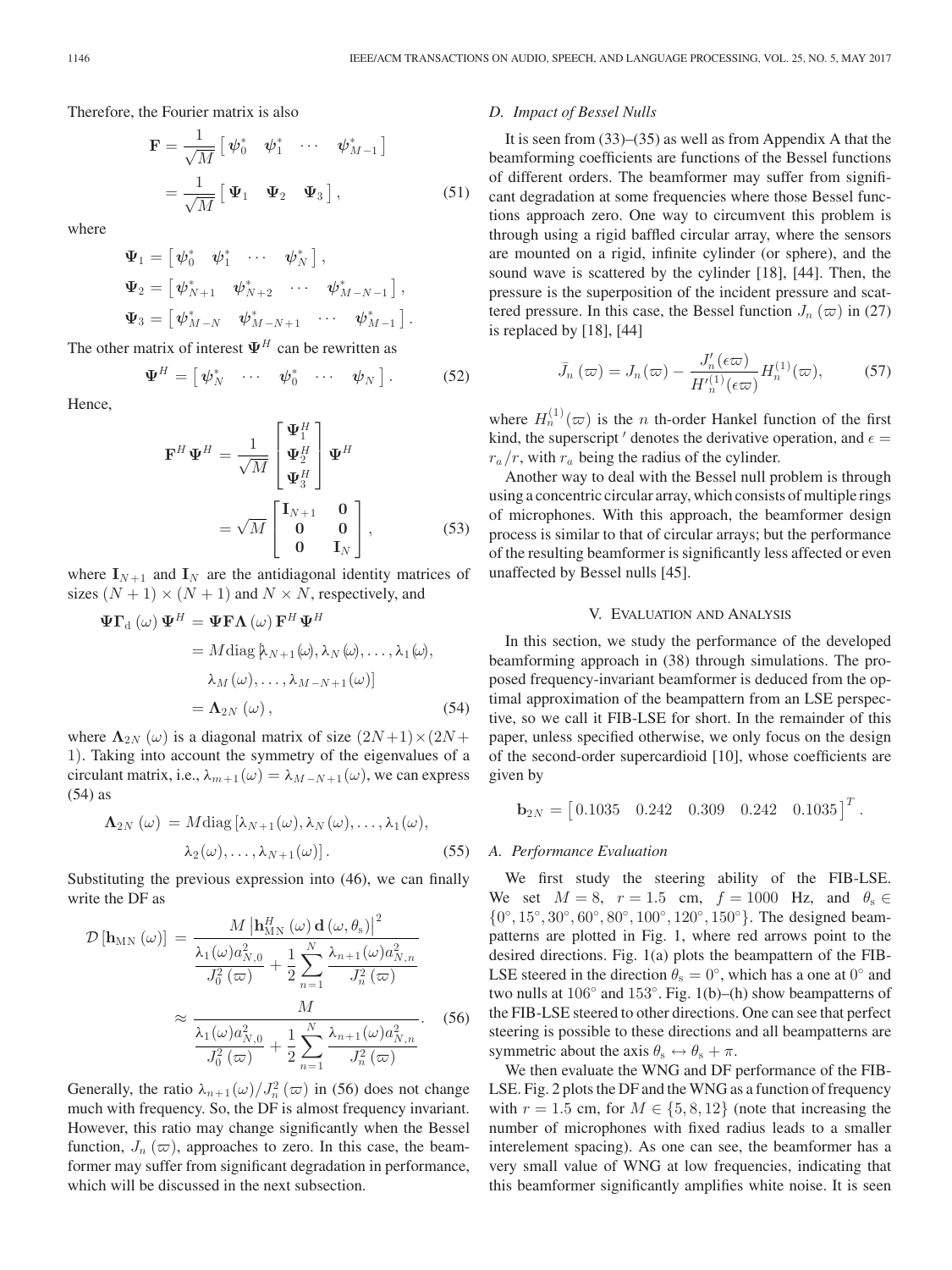

Fig. 1. Beampatterns of the FIB-LSE for different steering directions,  $\theta_s$ : (a)  $\theta_s = 0^\circ$ , (b)  $\theta_s = 15^\circ$ , (c)  $\theta_s = 30^\circ$ , (d)  $\theta_s = 60^\circ$ , (e)  $\theta_s = 80^\circ$ , (f)  $\theta_s =$ 100°, (g)  $\theta_s = 120$ °, and (h)  $\theta_s = 150$ °. Conditions of simulation:  $M = 8$ ,  $r = 1.5$  cm, and  $f = 1000$  Hz.

that for fixed values of the order and the radius, increasing the number of microphones can slightly improve the WNG without changing the DF. Certainly, increasing both the number of microphones, i.e., the value of M and the interelement spacing,  $\delta$ , can further improve the WNG. Fig. 3 plots the WNG and the DF as a function of frequency with  $\delta = 1.15$  cm [r is obtained according to (3)], for  $M \in \{5, 8, 12\}$ . By comparing with Fig. 2, it is clearly seen that the WNG is considerably improved when increasing the number of microphones. However, this comes at



Fig. 2. DF and WNG of the FIB-LSE as a function of the frequency,  $f$ , for different numbers of microphones: (a) DF and (b) WNG. Conditions of simulation:  $r = 1.5$  cm.



Fig. 3. DF and WNG of the FIB-LSE as a function of the frequency,  $f$ , for different numbers of microphones: (a) DF and (b) WNG. Conditions of simulation:  $\delta = 1.15$  cm.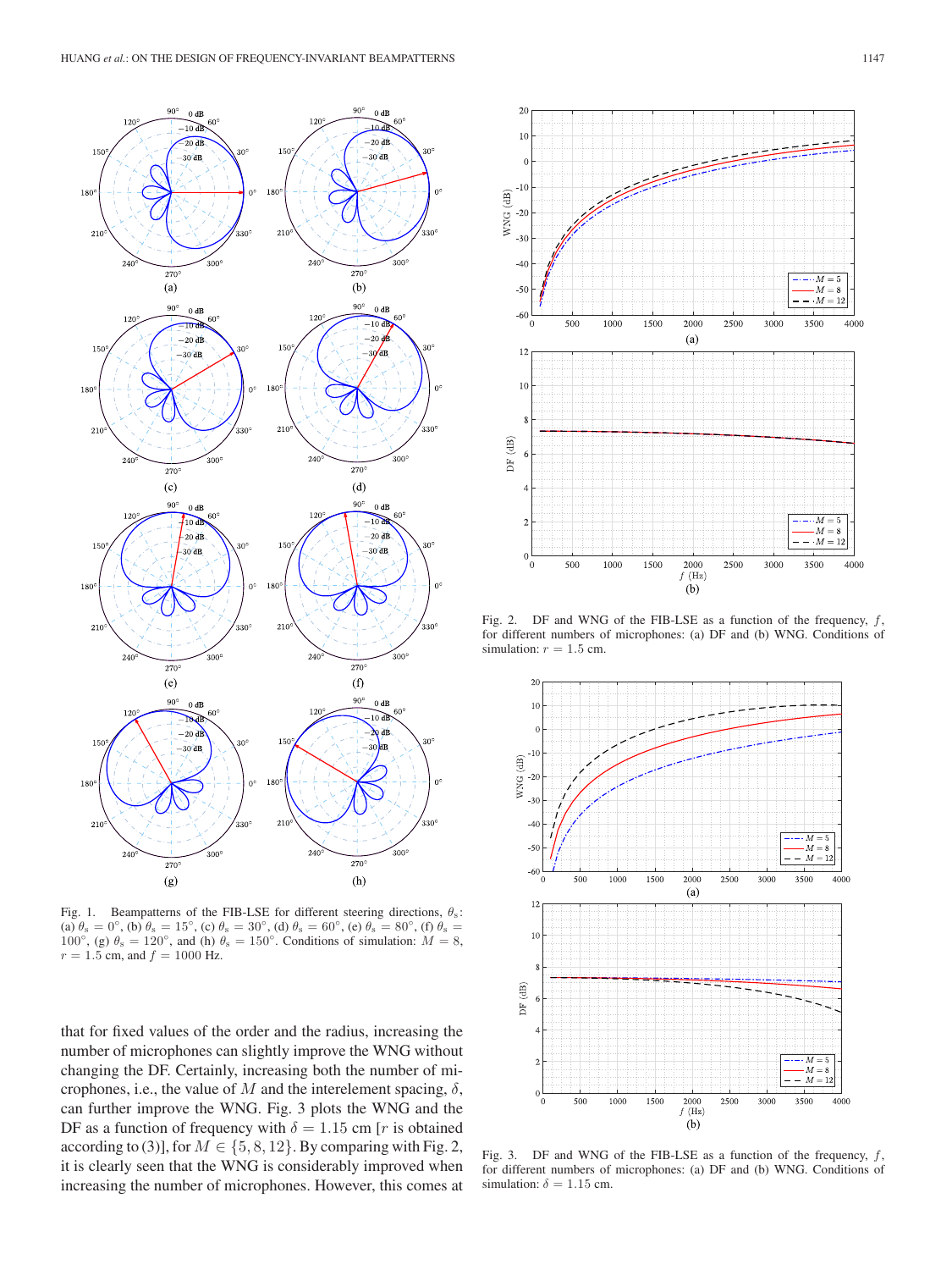

Fig. 4. The value of  $\lambda_{n+1} (\varpi)$  and  $J_n^2 (\varpi)$  as a function of the frequency, f, for different orders, n: (a)  $\lambda_{n+1} (\varpi)$  and (b)  $J_n^2 (\varpi)$ . Conditions of simulation:  $M = 8$  and  $r = 1.5$  cm.

a price of a larger array aperture and the DF degradation at high frequencies.

While the beampattern is almost frequency invariant, it is worth noticing that the DF suffers from slight degradation at high frequencies as seen in Fig. 3. As shown in (56), to achieve a frequency-invariant beampattern,  $\lambda_{n+1}(\omega)/J_n^2(\omega)$  should be a constant. To see this clearly, we set  $M = 8$ ,  $r = 1.5$  cm, and show the eigenvalue,  $\lambda_{n+1}(\omega)$ , the squared Bessel function,  $J_n^2(\varpi)$ , the ratio between  $\lambda_{n+1}(\varpi)$  and  $J_n^2(\varpi)$ , and the DF as a function of frequency. The results are plotted in Figs. 4 and 5. Fig. 4 shows that the eigenvalues and the squared Bessel functions have almost the same trend with frequency. Fig. 5(a) shows that the ratio between  $\lambda_{n+1}(\varpi)$  and  $J_n^2(\varpi)$  remains broadly constant over frequency for all orders except for  $n = 0$ . For  $n = 0$ , the ratio first keeps constant and then increases with frequency, which explains the reason for the DF degradation at high frequencies. [In fact, this is mainly caused by the zeros of the Bessel function, the value of  $\lambda_{n+1}(\omega)/J_n^2(\omega)$  changes near the zeros. Since the lower-order Bessel function's first zero appears at a lower frequency, the performance degradation of a small size array is mainly caused by the low-order components.] As shown in Fig.  $5(b)$ , the DF with different orders, N, suffers from similar performance degradation at high frequencies. Note that this problem can be circumvented through using concentric circular microphone arrays, which is, however, beyond the scope of this paper.



Fig. 5. The value of  $\lambda_{n+1}(\varpi) / J_n^2(\varpi)$  and the DF as a function of the frequency, f, for different orders, n (or N): (a)  $\lambda_{n+1}$  ( $\varpi$ ) / $J_n^2$  ( $\varpi$ ) and (b) DF. Conditions of simulation:  $M = 8$  and  $r = 1.5$  cm.



Fig. 6. DF and WNG of the FIB-LSE a function of the frequency,  $f$ , for different orders,  $N$ : (a) DF and (b) WNG. Conditions of simulation:  $M = 8$ and  $r = 1.5$  cm.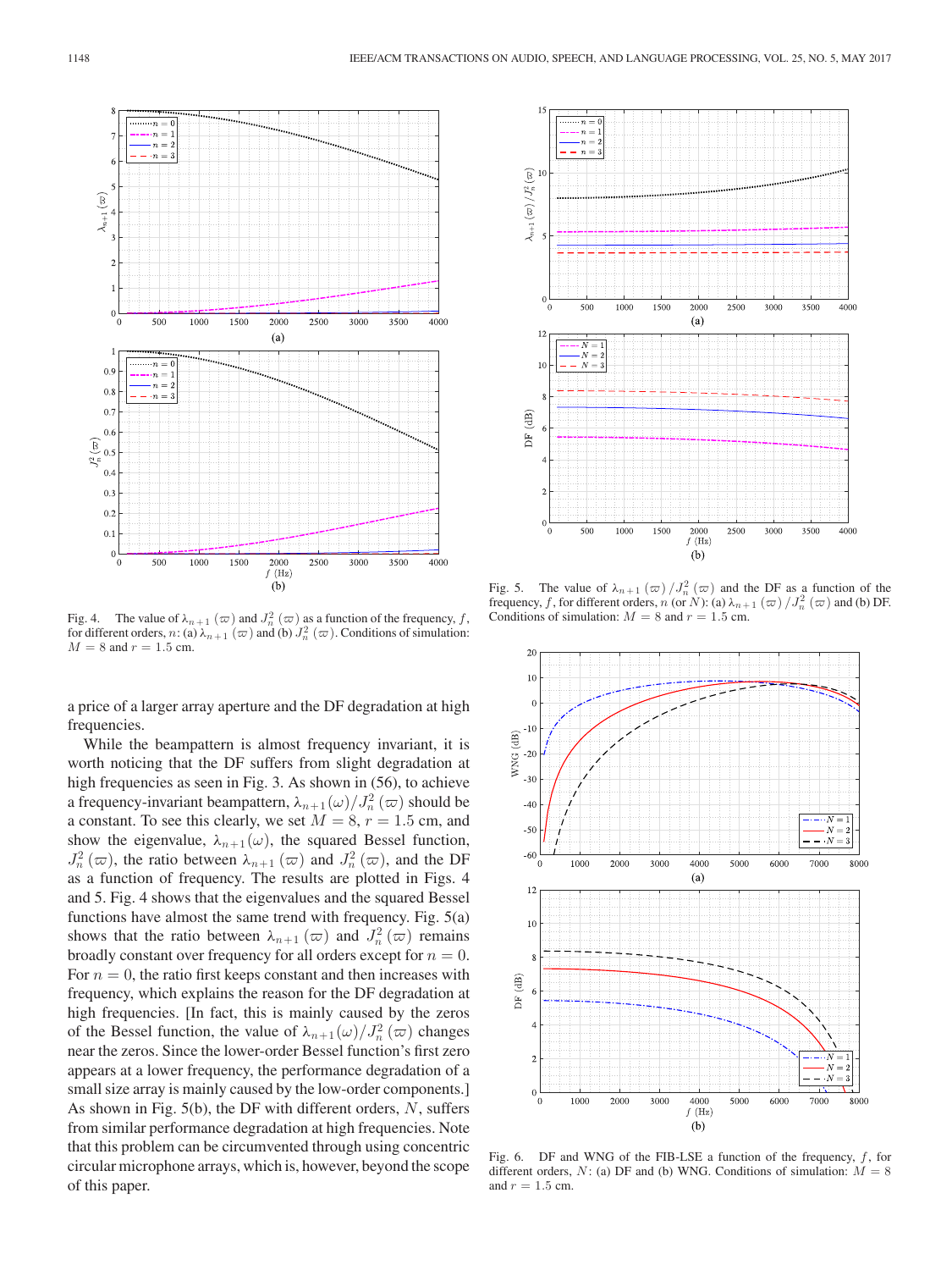

Fig. 7. Three-dimensional beampatterns of the CDMA and the FIB-LSE: (a) CDMA design with null constraints, (b) CDMA design with Jacob-Anger expansion, and (c) FIB-LSE. Conditions of simulation:  $M = 8$ ,  $r = 1.5$  cm, and  $\theta_{\rm s} = 0$ .

In this simulation, we investigate how the FIB-LSE beamformer behaves at high frequencies with spatial aliasing. Fig. 6 plots the DF and the WNG of the FIB-LSE beamformer, both as a function of the frequency with  $M = 8$ ,  $r = 1.5$  cm, for  $N \in \{1, 2, 3\}$ , where the coefficients of the first-order and thirdorder supercardioids are, respectively,

$$
\mathbf{b}_{2N} = \begin{bmatrix} 0.293 & 0.414 & 0.293 \end{bmatrix}^T
$$

and

$$
\mathbf{b}_{2N}\!=\!\begin{bmatrix}\,0.036\;\; 0.1185\;\; 0.216\;\; 0.259\;\; 0.216\;\; 0.1185\;\; 0.036\,\end{bmatrix}^T\,.
$$

Clearly, both the DF and the WNG suffer from serious performance degradation when spatial aliasing occurs, especially at frequencies higher than 6 KHz. There are different ways to deal with aliasing problem, most of which require physical changes to the microphone array [43], [45]. However, this is again beyond the main thrust of the paper.

#### *B. Performance Comparison*

In this subsection, we compare the proposed FIB-LSE with CDMA and CHB.

*1) Comparison With CDMA:* We first compare the proposed FIB-LSE with CDMA [30], where the CDMA filters are obtained by solving a linear system of equations determined by the null constraints from the desired directivity pattern or by approximating the beamformer beampattern with the Jacobi-Anger expansion. The proposed FIB-LSE is basically a generalization and an improvement of the CDMA developed in [30], with many advantages as described bellow.

- 1) The CDMA filters designed with the null constraints or the Jacobi-Anger expansion is guarantied to steer only to the M different angles  $\psi_m$ ,  $m = 1, 2, \dots, M$ , but the developed FIB-LSE can steer to any look direction in the plane where the sensors are located.
- 2) FIB-LSE is simpler to design since no extra symmetry constraints are needed as in [30], and it is numerically more robust and reduces the computational complexity since only multiplications are needed (the CDMA in [30] needs matrix inversions).
- 3) FIB-LSE exhibits a better frequency-invariant property since its beampatterns are by theory almost frequency invariant.

We compare the three-dimensional beampatterns of the FIB-LSE and CDMA designed with the null constraints and the Jacob-Anger expansion. Fig. 7 shows that all the beamformers can form beampatterns, which are almost frequency invariant, but the FIB-LSE has deeper nulls and exhibits a better frequency-invariant property.

*2) Comparison With CHB:* It is also worthy to compare the FIB-LSE with the CHB [17]–[19]. As shown in Appendix B, the CHB can be considered as a special case of the FIB-LSE, i.e., the CHB designs the hypercardioid pattern. This is an important property, which gives new insights into the design of frequency-invariant beampatterns. It also establishes the theoretical relationship between CDMA and CHB, which makes it possible to design CDMA and CHB under the same framework.

Let us consider the design, with the FIB-LSE, of the secondorder dipole, cardioid, supercardioid, and hypercardioid (for this one, the FIB-LSE and CHB are the same), and compare their beampatterns, WNGs, and DFs. The coefficients of the secondorder dipole, cardioid, and hypercardioid are given by

| dipole : $\mathbf{b}_{2N} = \begin{bmatrix} 0.25 & 0 & 0.5 & 0 & 0.25 \end{bmatrix}^T$ ,            |  |
|-----------------------------------------------------------------------------------------------------|--|
| cardioid : $\mathbf{b}_{2N} = \begin{bmatrix} 0.125 & 0.25 & 0.25 & 0.25 & 0.125 \end{bmatrix}^T$ , |  |
| hypercardioid : $\mathbf{b}_{2N} = \begin{bmatrix} 0.2 & 0.2 & 0.2 & 0.2 & 0.2 \end{bmatrix}^T$ .   |  |

Fig. 8 plots the three-dimensional beampatterns. The corresponding WNGs and DFs as a function of frequency are plotted in Fig. 9. For reference, the beampattern, WNG and DF of the DS beamformer are also shown, respectively, in Figs. 8 and 9. As seen, except for the DS beamformer, all the other beamformers can form frequency-invariant beampatterns. While the DS beamformer has a large WNG, its directivity is very limited.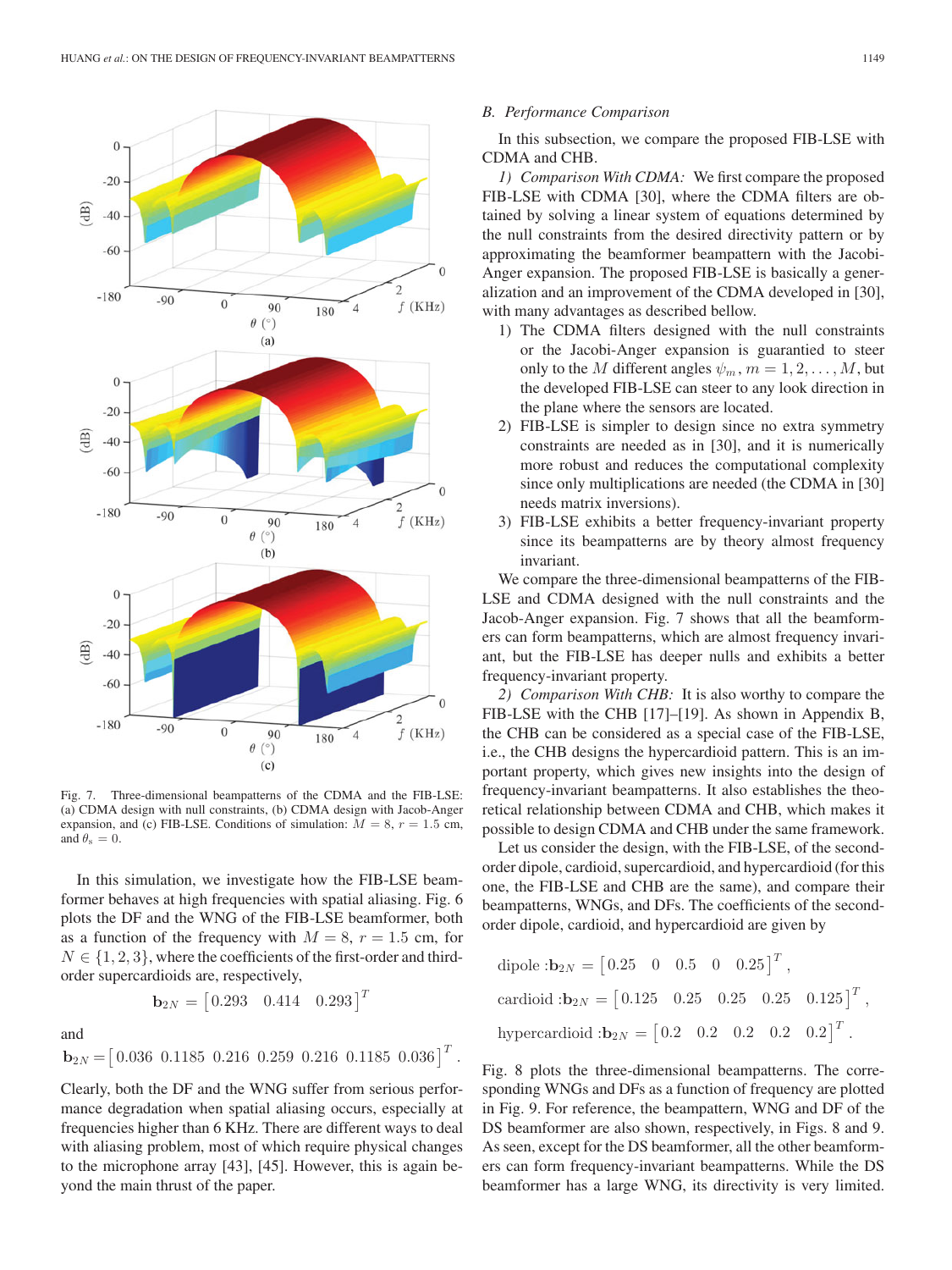

Fig. 8. Three-dimensional beampatterns of the DS, CHB, and FIB-LSE: (a) DS, (b) CHB, (c) FIB-LSE: dipole, (d) FIB-LSE: cardioid, and (e) FIB-LSE: supercardioid. Conditions of simulation:  $M = 8$ ,  $r = 1.5$  cm, and  $\theta_s = 0$ .



#### VI. CONCLUSION

Frequency-invariant beamforming has been extensively studied in the literature as it has the great potential to be used in processing broadband signals. This paper studied the design of frequency-invariant beampatterns with UCAs. We first expressed the desired symmetric directivity pattern as a function of circular harmonics and introduce the important steering information into it. An optimal approximation of the beamformer beampattern in an LSE sense was subsequently presented and the frequency-invariant beamformer was derived with this approximation. The developed approach can be used to design any desired symmetric directivity pattern, in which the deduced beampattern is almost frequency invariant and its main beam can be pointed at any wanted direction in the plane where the sensors are located. Moreover, the proposed approach can be viewed as a generalization and improvement of CDMA. It is also shown that the beampattern designed by the well known CHB method is a particular case of the beampatterns designed by the developed method.

# APPENDIX A DERIVATION OF (25)

The vector  $\mathbf{v}_e$  ( $\jmath \varpi \psi_m$ ) consists of  $2N + 1$  elements, which are written as

 $[\mathbf{v}_e (j \varpi \psi_m)]_n = \frac{1}{2\pi}$  $\int^{2\pi}$  $\theta$  $e^{j\varpi \cos(\theta - \psi_m)}e^{jn\theta}d\theta$  $=\frac{\jmath^{n} e^{\jmath n \psi_{m}}}{2\pi} \xi,$  (58)

Fig. 9. DFs and WNGs of the DS, CHB, and FIB-LSE as a function of the frequency,  $f$ : (a) DF and (b) WNG. Conditions of simulation:  $M = 8$ ,  $r = 1.5$  cm, and  $\theta_s = 0$ .

Note that the optimal choice of the directivity pattern should depend on practical situations.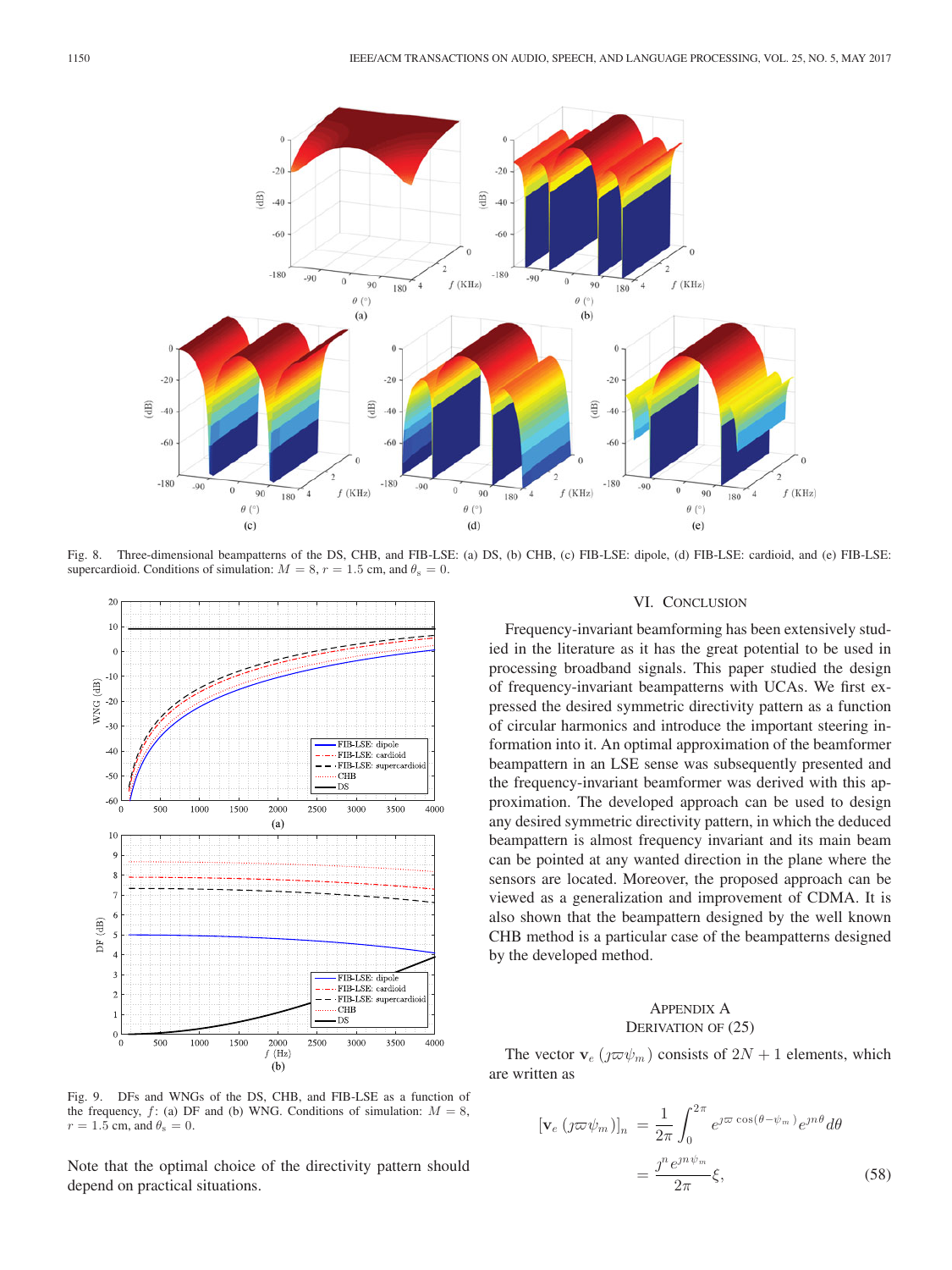where  $n = 0, \pm 1, \ldots, \pm N$ , and

$$
\xi = \int_0^{2\pi} e^{j\varpi \cos(\psi_m - \theta)} e^{-j n (\psi_m - \theta + \pi/2)} d\theta,
$$

For ease of notation, let us set  $t = \psi_m - \theta + \pi/2$ . It follows then

$$
\xi = -\int_{\psi_m + \pi/2}^{\psi_m - 3\pi/2} e^{j\varpi \cos(t - \pi/2)} e^{-jnt} dt \n= \int_{\psi_m - 3\pi/2}^{\psi_m + \pi/2} e^{j(\varpi \sin t - nt)} dt \n= \int_{\psi_m - 3\pi/2}^0 e^{j(\varpi \sin t - nt)} dt \n+ \int_0^{2\pi} e^{j(\varpi \sin t - nt)} dt \n+ \int_{2\pi}^{\psi_m + \pi/2} e^{j(\varpi \sin t - nt)} dt.
$$
\n(59)

With some simple mathematical manipulation, we obtain

$$
\xi = \int_0^{2\pi} e^{j(\varpi \sin t - nt)} dt = 2\pi J_n(\varpi).
$$
 (60)

Substituting (60) into (58) gives (25).

# APPENDIX B RELATION BETWEEN THE FIB-LSE AND THE CHB

In this appendix, we show that the CHB is a particular case of the FIB-LSE.

Substituting the definitions of  $\Psi$ ,  $J(\varpi)$ , and  $c_{2N}(\theta_s)$  into (38), it is easy to deduce the mth  $(m = 1, 2, \ldots, M)$  coefficient of the FIB-LSE filter:

$$
H_m(\omega) = \frac{1}{M} \sum_{n=-N}^{N} \frac{b_{2N,n}}{[j^n J_n(\varpi)]^*} e^{jn\psi_m} e^{jn\theta_s}.
$$
 (61)

We then derive the coefficients of the CHB filter, where the design process is based on the one given in [17]. The CHB first represents the measured sound pressure with a circular Fourier series as

$$
C_n(\omega) = \frac{1}{M} \sum_{m=1}^{M} Y_m(\omega) e^{-jn\psi_m}, \qquad (62)
$$

where  $n = 0, \pm 1, \ldots, \pm N$ , N is the order of the CHB, and  $Y_m(\omega)$  is the mth microphone signal. Then, the array output of the CHB is

$$
Z(\omega) = \frac{1}{2N+1} \sum_{n=-N}^{N} \frac{1}{j^n J_n(\varpi)} e^{-jn\theta_s} C_n(\omega). \tag{63}
$$

Substituting (62) into (63), we get

$$
Z(\omega) = \sum_{m=1}^{M} Y_m(\omega) \frac{1}{M(2N+1)}
$$

$$
\times \sum_{n=-N}^{N} \frac{1}{j^n J_n(\varpi)} e^{-jn\psi_m} e^{-jn\theta_s}.
$$
(64)

From the previous expression, we easily see that the mth coefficient of the CHB filter can be written as

$$
H_m(\omega) = \frac{1}{M(2N+1)} \sum_{n=-N}^{N} \frac{1}{[j^n J_n(\varpi)]^*} e^{jn\psi_m} e^{jn\theta_s}.
$$
 (65)

Comparing (61) with (65), it is clearly seen that the CHB is a special case of the FIB-LSE, i.e.,

$$
\mathbf{b}_{2N} = \frac{1}{2N+1} \begin{bmatrix} 1 & \cdots & 1 & \cdots & 1 \end{bmatrix}^T,
$$

which corresponds to a hypercardioid pattern in the FIB-LSE [30].

#### **REFERENCES**

- [1] H. Cox, R. Zeskind, and M. Owen, "Robust adaptive beamforming," *IEEE Trans. Acoust., Speech, Signal Process.*, vol. ASSP-35, no. 10, pp. 1365–1376, Oct. 1987.
- [2] G. W. Elko and J. Meyer, "Microphone arrays," in *Springer Handbook of Speech Processing*, J. Benesty, M. M. Sondhi, and Y. Huang, Eds.. Berlin, Germany: Springer-Verlag, 2008, ch. 48, pp. 1021–1041.
- [3] C. Li, J. Benesty, G. Huang, and J. Chen, "Subspace superdirective beamformers based on joint diagonalization," in *Proc. IEEE Int. Conf. Acoust., Speech Signal Process.*, 2016, pp. 400–404.
- [4] N. Ito, H. Shimizu, N. Ono, and S. Sagayama, "Diffuse noise suppression using crystal-shaped microphone arrays," *IEEE Trans. Audio, Speech, Lang. Process.*, vol. 19, no. 7, pp. 2101–2110, Sep. 2011.
- [5] Y. Wang, Y. Yang, Y. Ma, and Z. He, "Robust high-order superdirectivity of circular sensor arrays," *J. Acoust. Soc. Amer.*, vol. 136, no. 4, pp. 1712–1724, 2014.
- [6] S. Koyama, K. Furuya, Y. Hiwasaki, Y. Haneda, and Y. Suzuki, "Wave field reconstruction filtering in cylindrical harmonic domain for withheight recording and reproduction," *IEEE/ACM Trans. Audio, Speech, Lang. Process.*, vol. 22, no. 10, pp. 1546–1557, Oct. 2014.
- [7] Y. Zeng and R. C. Hendriks, "Distributed delay and sum beamformer for speech enhancement via randomized gossip," *IEEE/ACM Trans. Audio, Speech, Lang. Process.*, vol. 22, no. 1, pp. 260–273, Jan. 2014.
- [8] R. Berkun, I. Cohen, and J. Benesty, "Combined beamformers for robust broadband regularized superdirective beamforming," *IEEE/ACM Trans. Audio, Speech, Lang. Process.*, vol. 23, no. 5, pp. 877–886, May 2015.
- [9] G. Huang, J. Benesty, and J. Chen, "Superdirective beamforming based on the Krylov matrix," *IEEE/ACM Trans. Audio, Speech, Lang. Process.*, vol. 24, no. 12, pp. 2531–2543, Dec. 2016.
- [10] J. Benesty and J. Chen, *Study and Design of Differential Microphone Arrays*. Berlin, Germany: Springer-Verlag, 2012.
- [11] J. Flanagan, J. Johnston, R. Zahn, and G. Elko, "Computer-steered microphone arrays for sound transduction in large rooms," *J. Acoust. Soc. Amer.*, vol. 78, pp. 1508–1518, Jul. 1985.
- [12] J. Capon, "High-resolution frequency-wavenumber spectrum analysis," *Proc. IEEE*, vol. 57, no. 8, pp. 1408–1418, Aug. 1969.
- [13] G. W. Elko, "Differential microphone arrays," in *Audio Signal Processing for Next-Generation Multimedia Communication Systems*. Berlin, Germany: Springer, 2004, pp. 11–65.
- [14] E. D. Sena, H. Hacihabiboglu, and Z. Cvetkovic, "On the design and implementation of higher-order differential microphones," *IEEE Trans. Audio, Speech, Lang. Process.*, vol. 20, no. 1, pp. 162–174, Jan. 2012.
- [15] T. D. Abhayapala and A. Gupta, "Higher order differential-integral microphone arrays," *J. Acoust. Soc. Amer.*, vol. 136, pp. 227–233, May 2010.
- [16] L. Zhao, J. Benesty, and J. Chen, "Design of robust differential microphone arrays," *IEEE/ACM Trans. Audio, Speech, Lang. Process.*, vol. 22, pp. 1455–1466, Oct. 2014.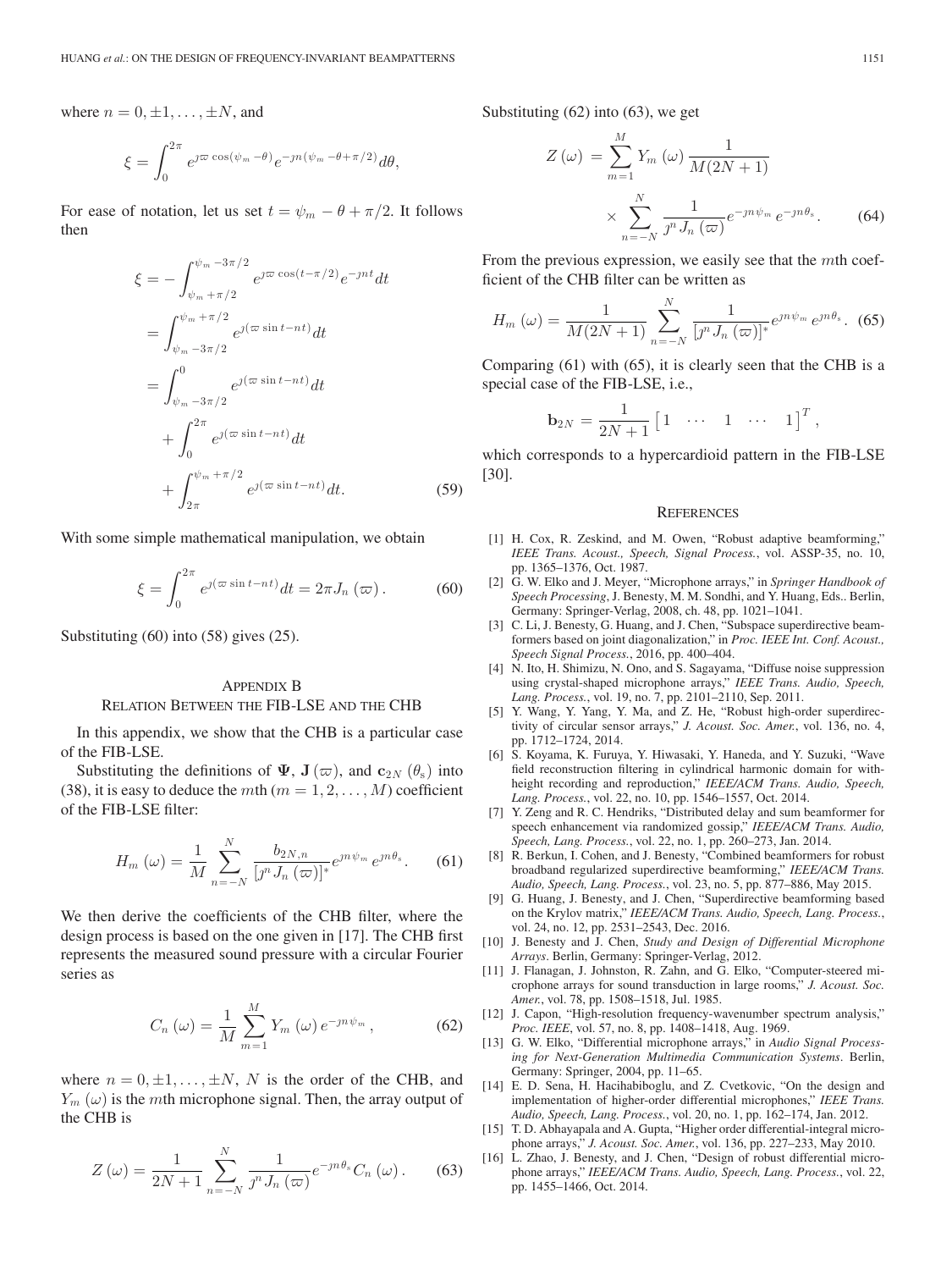- [17] E. Tiana-Roig, F. Jacobsen, and E. Fernandez-Grande , "Beamforming with a circular microphone array for localization of environmental noise sources," *J. Acoust. Soc. Amer.*, vol. 128, no. 6, pp. 3535–3542, 2010.
- [18] E. Tiana-Roig, F. Jacobsen, and E. Fernandez-Grande , "Beamforming with a circular array of microphones mounted on a rigid sphere (L)," *J. Acoust. Soc. Amer.*, vol. 130, no. 3, pp. 1095–1098, 2011.
- [19] A. M. Torres, M. Cobos, B. Pueo, and J. J. Lopez, "Robust acoustic source localization based on modal beamforming and time–frequency processing using circular microphone arrays," *J. Acoust. Soc. Amer.*, vol. 132, no. 3, pp. 1511–1520, 2012.
- [20] B. Rafaely and D. Khaykin, "Optimal model-based beamforming and independent steering for spherical loudspeaker arrays," *IEEE Trans. Audio, Speech, Lang. Process.*, vol. 19, no. 7, pp. 2234–2238, Sep. 2011.
- [21] H. Teutsch and W. Kellermann, "Acoustic source detection and localization based on wavefield decomposition using circular microphone arrays," *J. Acoust. Soc. Amer.*, vol. 120, pp. 2724–2736, Nov. 2006.
- [22] B. Rafaely, "Analysis and design of spherical microphone arrays," *IEEE Trans. Speech Audio Process.*, vol. 13, no. 1, pp. 135–142, Jan. 2005.
- [23] M. Park and B. Rafaely, "Sound-field analysis by plane-wave decomposition using spherical microphone array," *J. Acoust. Soc. Amer.*, vol. 118, pp. 3094–3103, Nov. 2005.
- [24] H. Teutsch, *Modal Array Signal Processing: Principles and Applications of Acoustic Wavefield Decomposition*. Berlin, Germany: Springer, 2007.
- [25] S. Yan, H. Sun, U. P. Svensson, X. Ma, and J. M. Hovem, "Optimal modal beamforming for spherical microphone arrays," *IEEE Trans. Audio, Speech, Lang. Process.*, vol. 19, no. 2, pp. 361–371, Feb. 2011.
- [26] H. Sun, W. Kellermann, E. Mabande, and K. Kowalczyk, "Localization of distinct reflections in rooms using spherical microphone array eigenbeam processing," *J. Acoust. Soc. Amer.*, vol. 131, pp. 2828–2840, Apr. 2012.
- [27] S. Koyama, K. Furuya, K. Wakayama, S. Shimauchi, and H. Saruwatari, "Analytical approach to transforming filter design for sound field recording and reproduction using circular arrays with a spherical baffle," *J. Acoust. Soc. Amer.*, vol. 139, no. 3, pp. 1024–1036, 2016.
- [28] C. Bouchard, D. I. Havelock, and M. Bouchard, "Beamforming with microphone arrays for directional sources," *J. Acoust. Soc. Amer.*, vol. 125, no. 4, pp. 2098–2104, 2009.
- [29] G. W. Elko, "Microphone array systems for hands-free telecommunication," *Speech Commun.*, vol. 20, no. 3, pp. 229–240, 1996.
- [30] J. Benesty, J. Chen, and I. Cohen, *Design of Circular Differential Microphone Arrays*. Berlin, Germany: Springer-Verlag, 2015.
- [31] G. Huang, J. Benesty, and J. Chen, "Subspace superdirective beamforming with uniform circular microphone arrays," in *Proc. IEEE Int. Workshop Acoust. Signal Enhancement*, pp. 1–5, 2016.
- [32] S. Yan, "Optimal design of modal beamformers for circular arrays," *J. Acoust. Soc. Amer.*, vol. 138, no. 4, pp. 2140–2151, 2015.
- [33] R. A. Monzingo and T. W. Miller, *Introduction to Adaptive Arrays*. Raleigh, NC, USA: SciTech, 1980.
- [34] H. L. Van Trees, *Detection, Estimation, and Modulation Theory, Optimum Array Processing*. New York, NY, USA: Wiley, 2004.
- [35] G. W. Elko, "Superdirectional microphone arrays," in *Acoustic Signal Processing for Telecommunication*. Berlin, Germany: Springer, 2000, pp. 181–237.
- [36] L. L. Beranek, *Acoustics*. Woodbury, NY, USA: Acoust. Soc. Amer., 1986.
- [37] M. Brandstein and D. Ward, *Microphone Arrays Signal Processing – Techniques and Applications*, Berlin, Germany: Springer-Verlag, 2001.
- [38] J. Benesty, J. Chen, and C. Pan, *Fundamentals of Differential Beamforming*, Berlin, Germany: Springer-Verlag, 2016.
- [39] L. Zhao, J. Benesty, and J. Chen, "Design of robust differential microphone arrays with the Jacobi–Anger expansion," *Appl. Acoust.*, vol. 110, pp. 194–206, 2016.
- [40] M. Abramowitz and I. A. Stegun, *Handbook of Mathematical Functions with Formulas, Graphs, and Mathematical Tables*. New York, Ny, USA: Dover, 1970.
- [41] R. M. Gray, *Toeplitz and Circulant Matrices: A Review* Boston-Delft: Now Publishers, Inc., 2006.
- [42] B. Rafaely, *Fundamentals of Spherical Array Processing*. Berlin, Germany: Springer, 2015.
- [43] D. Alon and B. Rafaely, "Beamforming with optimal aliasing cancellation in spherical microphone arrays," *IEEE/ACM Trans. Audio, Speech, Lang. Process.*, vol. 24, no. 1, pp. 196–210, Jan. 2016.
- [44] J. Meyer, "Beamforming for a circular microphone array mounted on spherically shaped objects," *J. Acoust. Soc. Amer.*, vol. 109, pp. 185–193, 2001.
- [45] S. C. Chan and H. H. Chen, "Uniform concentric circular arrays with frequency-invariant characteristics—Theory, design, adaptive beamforming and DOA estimation," *IEEE Trans. Signal Process.*, vol. 55, no. 1, pp. 165–177, Jan. 2007.



**Gongping Huang** (SM'13) received the Bachelor's degree in electronics and information engineering from the Northwestern Polytechnical University (NPU), Xi'an, China, in 2012, where he is currently working toward the Ph.D. degree in information and communication engineering. He is also a Visiting Ph.D. Student at Institut National de la Recherche Scientifique-Énergie, Matériaux et Télécommunications, University of Quebec, Montreal, QC, Canada. His research interests include microphone array signal processing, noise reduction,

speech enhancement, and audio and speech signal processing.